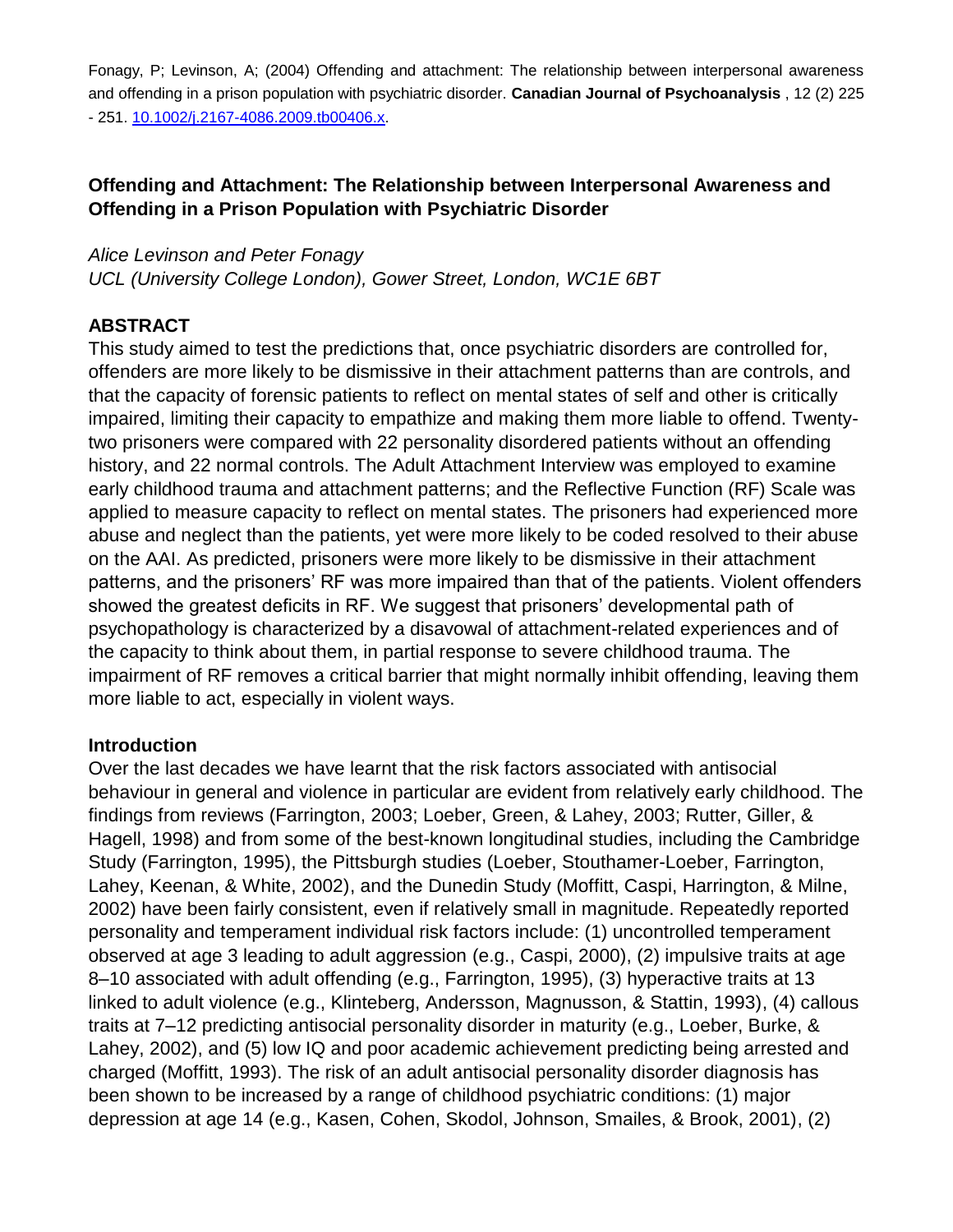oppositional defiant disorder diagnosed at 7–12 (e.g., Loeber, Burke, et al., 2002), (3) conduct disorder diagnosed at 9–16 (e.g., Harrington, Fudge, Rutter, Pickles, & Hill, 1991), and substance abuse observed at 7–12 (e.g., Loeber, Burke, et al., 2002).

Particular features of parenting and parents have also been good predictors of later offending and violence, including: (1) antisocial diagnosis and/or behaviour in the parent when the child is 8–10 (e.g., Smith & Farrington, 2004), (2) poor supervision of 8-year-olds (e.g., Farrington, 1995), (3) abuse when the child is under 12 (e.g., Widom, 1989), and (3) early or late exposure to domestic violence, which appears to predict not just violence but also violence to the individual's own child (e.g., Moffitt & Caspi, 2003). In addition, of course, wider social factors have also been shown to play a part, including obvious risk factors such as association in adolescence with a deviant peer group (e.g., Lipsey & Derzon, 1998) and being in a high-delinquency school (e.g., Farrington, 1995).

Knowledge of risk factors on its own is of limited value. Risk factors with clear causal significance that are open to modification as part of prevention have the greatest practical relevance. Unmodifiable risk factors (e.g., gender) or modifiable risk factors that antedate the problem of violence but are not part of a causal process (e.g., peer delinquency) are of limited value. For example, peer delinquency may be as much a consequence of a delinquent and violent pre-disposition as its cause (Farrington, Loeber, Yin, & Anderson, 2002). Broadly speaking, the greater the number of risk domains entailed in the history of a particular case, the higher the risk of violent antisocial behaviour (Loeber, Stouthamer-Loeber, et al., 2002). Violence is the product of a chain of events over the course of a child's development, where risks accumulate and reinforce each other (Maughan & Rutter, 2001). So, for example, low IQ places a child at increased risk of experiencing problems at school, which in turn can create major problem behaviours that lead to exclusion, and failing to graduate can lead to employment problems that in turn increase the risk of persistent antisocial behaviour. This is the argument for ensuring that violence-prevention programs must simultaneously target multiple risk factors. There is further valuable epidemiological information to be gained from understanding why certain factors appear to moderate the impact of risk factors. These characteristics, usually termed protective factors (Garmezy & Masten, 1994), appear to interrupt the causal chain of risk. For example, in the case of risk factors for violence, we know that characteristics such as shyness and inhibition, intelligence, a close relationship with at least one adult, good school or sporting achievements, and non-antisocial peers can positively moderate the impact of risk factors (Losel & Bender, 2003).

The new data from the clustering of developmental trajectories has brought a shift of emphasis to the developmental understanding of violence (Cote, Tremblay, Nagin, Zoccolillo, & Vitaro, 2002; Moffitt et al., 2002; Nagin & Tremblay, 2001; Shaw, Gilliom, Ingoldsby, & Nagin, 2002). The simultaneous analysis of the 6 samples by Broidy et al. (Broidy, Nagin, Tremblay, Bates, Brame, Dodge, et al., 2003) led the authors to conclude that there appears to be a continuity in problem behaviour from childhood to adolescence and that such continuity is especially acute when early problem behaviour takes the form of physical aggression. Chronic physical aggression during the elementary school years seems specifically to increase the risk for continued physical violence, as well as other non-violent forms of delinquency during adolescence. This was true, however, only for boys, because the results indicate no clear linkage between childhood physical aggression and adolescent offending among female samples. Historically, models of aggression have focused on how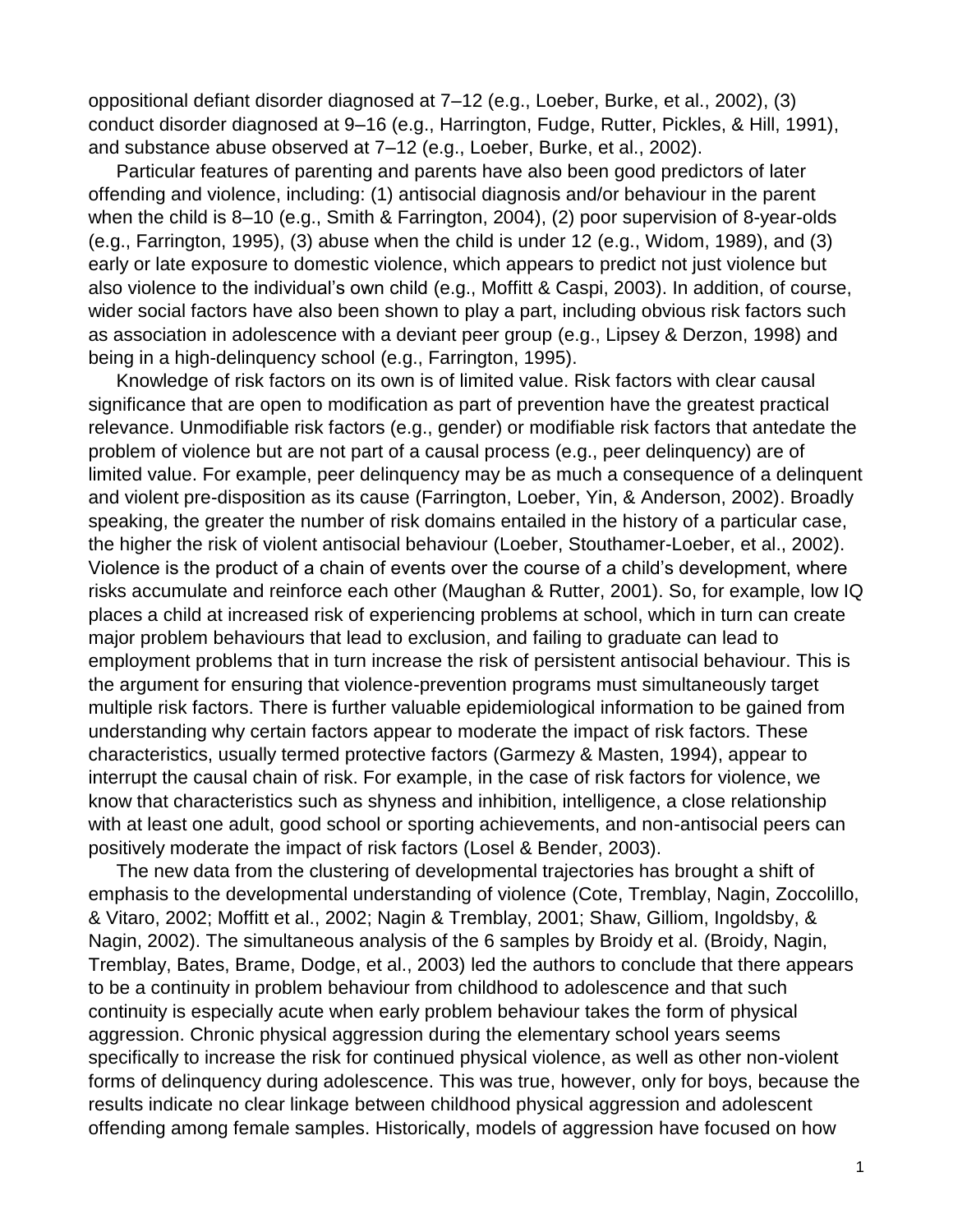human aggression is acquired through learning, rehearsal, and reinforcement of aggressionrelated knowledge structures (Anderson & Bushman, 2002). Yet aggression appears to be there as a problem from early childhood, arguably from toddlerhood, and perhaps from birth. Violence ultimately signals the failure of normal developmental processes to deal with something that occurs naturally. The key concerns of prevention are the individual, behavioural, family, and wider societal characteristics (including custodial services) of the individuals who do not desist from aggression during childhood.

At this juncture we should perhaps acknowledge Freud (1920/1961; 1930/1961) and classical psychoanalytical views that have consistently suggested—in line with modern developmental data—that social experience is there to tame a destructiveness that is inherent in humanity. Psychoanalysts expect to find violence in all individuals since it is a fundamental destructive urge, or, in Freud's words, an "independent aggressive instinct" (Freud, 1930/1961). Biological predisposition and social influence do not create destructiveness, but rather compromise the social processes that normally serve to regulate and tame it. Not that aggression always shows the failure of some system. We shall argue that the environment can spectacularly fail to provide the infant with the means to regulate its destructive potential. Violence may be the individual's attempt to tackle a damaging environment and as such can be "a sign of life" as Winnicott (1975, p. 85) called it, a sign of our struggles to carry on as living beings under intolerable conditions. The innate aggression theory must take proper account of the existence of positive, survival-oriented aggression and also of aggression that is a genuine protest against very considerable hardships in life.

An association between attachment and offending has also been long assumed. Disruptive family backgrounds including childhood separation and trauma are common in the history of offenders and delinquents (Bowlby, 1944, 1988; Lewis, 1989). Bowlby (1944) suggested in a study of a sample of offenders that the disruption of early attachment bonds may lead to adult attachment disorders—especially of an affectionless kind. Attachment theory provides a model to explain the links between emotional deprivation in childhood and the development of offending. The theory suggests that deprivation disrupts early attachment relationships, causes children to seek self-protection by avoiding or dismissing attachment relationships, and thus they do not have a way of forestalling the emergence of delinquency in the context of other personal and environmental risk factors (Rutter et al., 1998). The avoidance of attachment relationships may be a vulnerability factor that leads to a reduction of emotional commitment to social institutions (Hirschi, 1969) and may be directly involved in the aetiology of conduct disorder (Greenberg, Speltz, & DeKlyen, 1993), which is a risk factor for offending. While the point prevalence of dismissing attachment is common (20–30%) (van IJzendoorn,**<sup>1</sup>** 1995), offending is relatively rare. Thus dismissive attachment on its own can no more provide an adequate model of offending behaviour than personality disorder and psychiatric illness. While neither dismissing attachment nor psychiatric illness and/or personality disorder can account for offending behaviour, it is possible that the two factors interact to increase the risk of offending.

We know of only one study using the Adult Attachment Interview (AAI) coding systems

**<sup>1</sup>** In the text and Refs, *van* is sometimes lowercase, sometimes uppercase. But style in text and in Refs. Is parallel, e.g., here and in Refs it's lowercase. Shall we leave, as long as it's parallel? See next para where it's uppercase. **It should be consistently lowercase**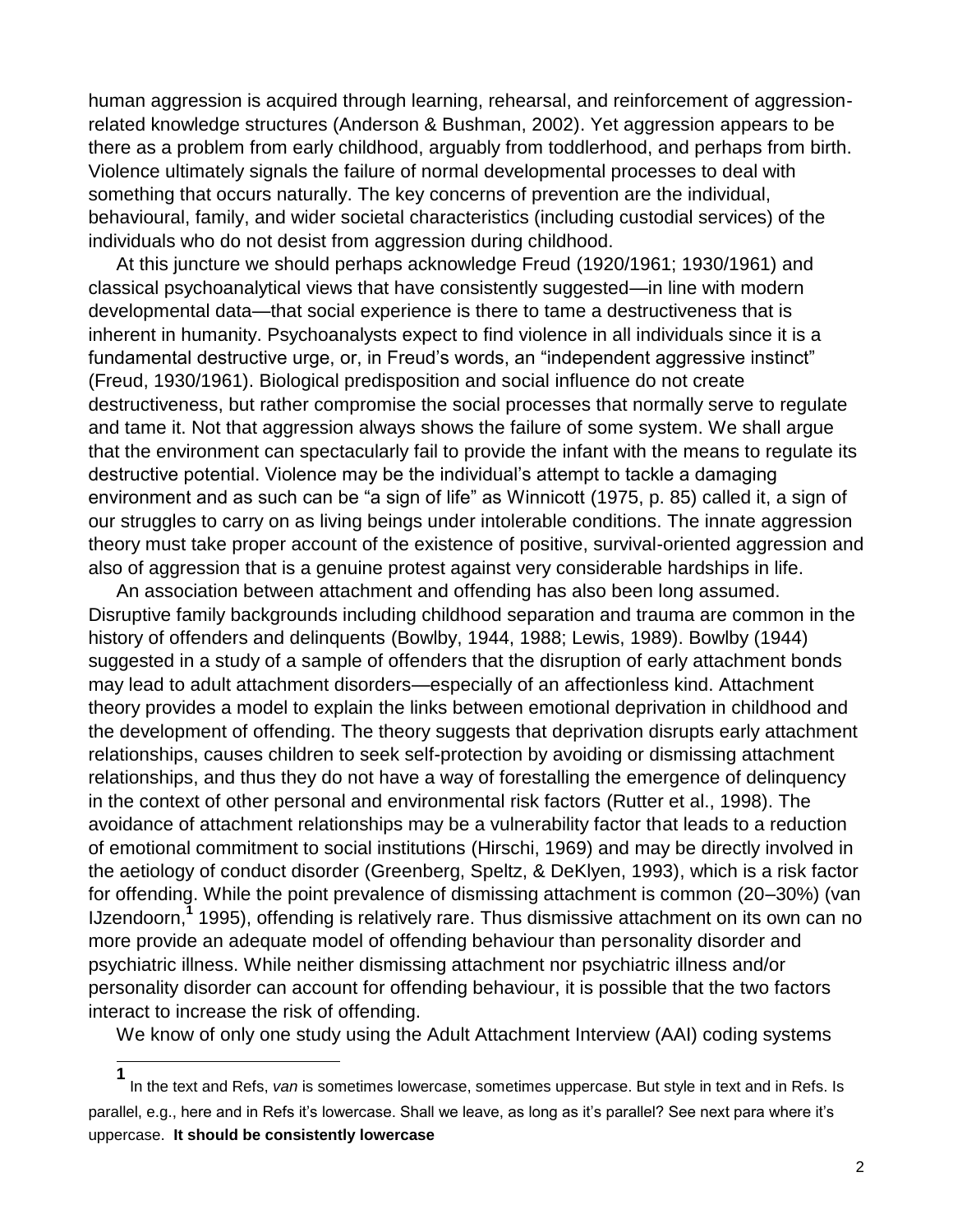(George, Kaplan, & Main, 1985; Main & Goldwyn, 1991) reporting the relationship of attachment to offending. Van IJzendoorn and colleagues (Dozier, Stovall, & Albus, 1999; Van IJzendoorn, Feldbrugge, Derks, de Ruiter, Verhagen, Philipse, et al., 1997) studied 40 offenders in a forensic setting but could not differentiate the offenders from a psychiatrically disordered group. As psychopathology in general and personality disorder in particular are known to be associated with abnormal distribution of attachment patterns (Fonagy, Leigh, Steele, Steele, Kennedy, Mattoon, et al., 1996), and as psychiatric disorders, particularly personality disorders, are common in prison groups (see above), we felt that the distinctive character, if any, of attachment in offenders could be adequately examined only if psychiatric diagnoses were controlled for by matching cases and controls. In line with Bowlby's hypothesis, we expected to find that when samples were matched for psychiatric and personality disorders, a higher proportion of prisoners' AAI narratives would be classified as dismissive than controls'.

We further hypothesized that a deficit in mentalizing (Frith & Frith, 1999) might be a critical mediating mechanism between insecure dismissing attachment and offending behaviour (Fonagy, Target, Steele, & Steele, 1997). Lack of a robust capacity to envision mental states in others might remove a critical barrier that normally inhibits behaviour that impinges on the rights of others, making such individuals more liable to cause harm. A somewhat retarded mentalizing capacity in insecurely attached children was demonstrated in a prospective study of 5-year-olds followed from birth (Fonagy, 1997). To investigate the relationship between mentalizing and offending, we have operationalized the former concept in terms of the construct of the Reflective Function scale (RF), described in Fonagy et al. (Fonagy, Target, Steele, & Steele, 1998). We hypothesized that offenders would score lower on this measure than matched controls.

#### **Method**

#### *Sample*

The prison group was selected by taking consecutive psychiatric admissions to the Health Care Centre (HCC) of a prison. The prison was a high-security and local remand prison, for male prisoners. The prisoners were referred to the HCC from reception when they entered the prison, for medical and/or psychiatric assessment and treatment. Inclusion criteria were (1) age range 20–40; (2) English as first language, to maximize the accuracy of the AAI coding; (3) a current, or if on remand a past, history of at least two convictions with at least one custodial sentence; and (4) at least one diagnosable Axis I or Axis II disorder, to permit matching of cases. The exclusion criteria were: (1) schizophrenia, (2) delusional psychoses, (3) organic brain disorder, and (4) an IQ of less than 80. Thirty-two subjects were referred during the study period. Eight did not meet the criteria (the majority on the basis of psychotic illness or organic brain disorders), and 2 did not agree to participate, leaving 22 male subjects in the prison sample. Remand and sentenced prisoners were included in equal numbers. The index offences ranged in severity and were divided for comparison into 2 sub-samples: less violent offences against property (*n* = 10) and more violent offences against persons (*n* = 12). The less violent offences against property included theft  $(n = 1)$ , handling stolen goods  $(n = 1)$ 1), burglary ( $n = 4$ ), damage to property ( $n = 1$ ), deception ( $n = 1$ ), and drug supplying and importation (*n* = 2). The more violent offences against people included murder (*n* = 1), armed robbery ( $n = 2$ ), malicious wounding/wounding with intent ( $n = 2$ ), grievous bodily harm ( $n = 1$ ) 1), rape  $(n = 2)$ , indecent assault  $(n = 1)$ , and drink and driving  $(n = 3)$ . The 3 drink-and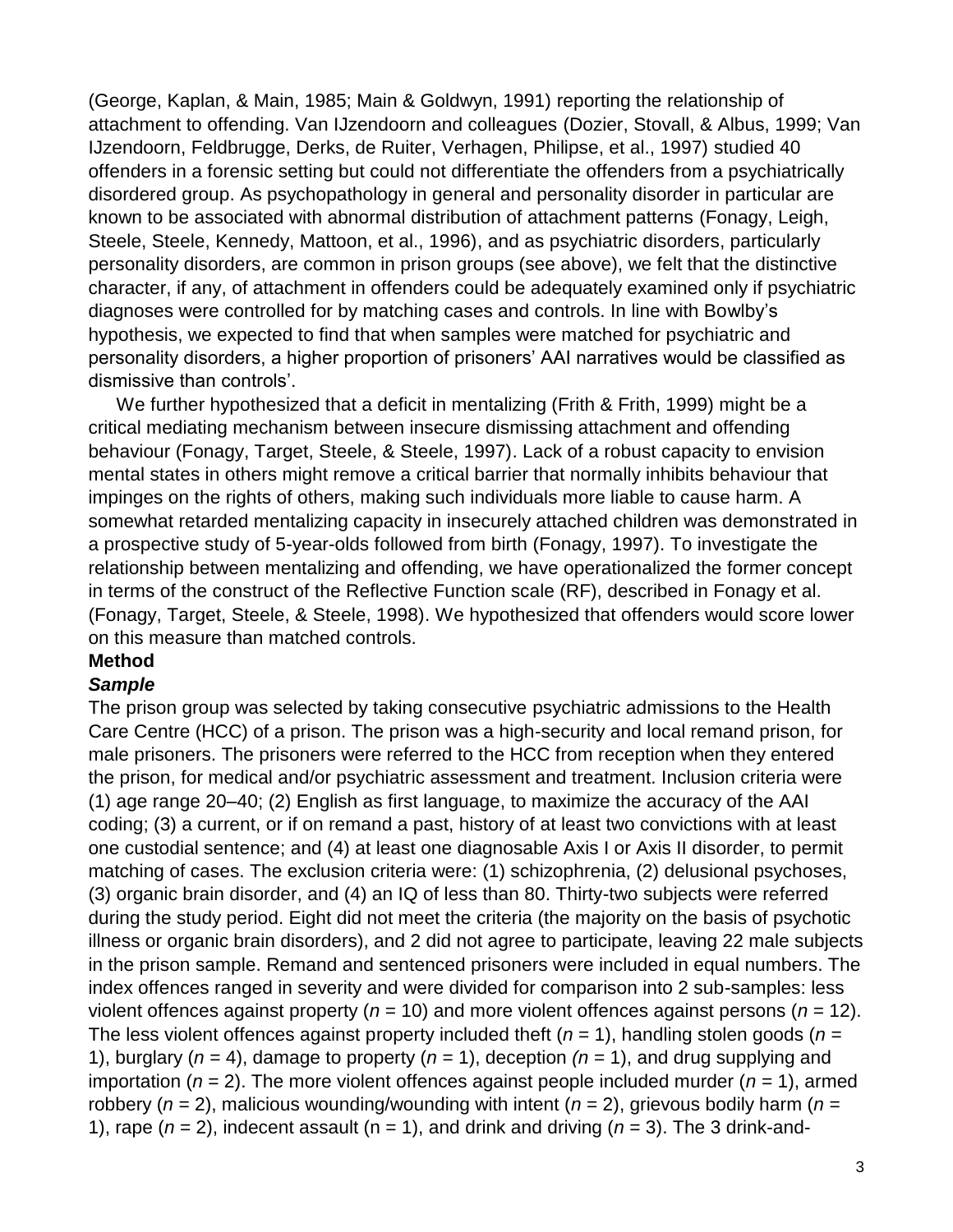driving offences were included in the violent group, because of the lack of concern expressed for others, and they each had coexisting current violent offences—one assault to the arresting police officer, the other two to attachment figures—as well as past violent offences.

## *<TABLE 1 HERE>*

The demographic and clinical characteristics of the sample are shown in Table 1. Social class was established on the basis of the UK Registrar General's Classification of Occupations (General Register Office, 1966) according to occupation before imprisonment or, if unemployed, by father's occupation. Nineteen subjects were white, 1 second-generation African Caribbean, 1 mixed-race African Caribbean and Canadian, and 1 African.

All subjects had at least one Axis I disorder, 80% having three or more. They all had at least one Axis II disorder, 50% meeting *DSM–IV* criteria for BPD.

The personality disorder comparison (PD) group, consisting of 22 personality-disordered patients, was recruited from an inpatient psychotherapy program and a community-based study of personality disorder. The selection criteria were identical for the prison group, except that individuals with histories of offending and/or convictions were excluded. Matching was on the basis of gender, age, IQ, social class, and approximate diagnosis on Axis I and Axis II. The mean overall number of diagnoses was somewhat greater in the prison group, but the Global Assessment of Functioning (GAF) scores were somewhat lower in the patient group. Matching was quite successful, given the very large number of comorbid diagnoses in both groups. Significant group differences were reached in only one diagnostic category. There was somewhat more anxiety in the clinical comparison group (*p* < 0.05) and slightly more cluster B personality disorders in the prison group (see Table 1).

The medical controls consisted of 22 subjects selected from a hospital medical department. They were a mixture of inpatients and outpatients from two medical units of a central London teaching hospital screened for psychiatric disorder using the GHQ (Goldberg & Williams, 1988), and all those above the clinical cut-off were excluded. They were matched for demographic criteria of gender, age, social class, and IQ.

# *Procedure*

A psychiatrist briefly interviewed all prison subjects referred to the HCC when they entered the HCC, to establish initial inclusion and exclusion criteria. All the other interviews were conducted by the research psychiatrist (AL) one week later, to allow subjects some time to withdraw from drugs and to adjust to imprisonment. The AAI was then administered to all subjects and was audio-recorded. Mostly in the same interview session, the structured psychiatric assessments were administered to establish the range and intensity of psychiatric symptoms, personality disorder, and overall level of functioning. Finally, tests of reading ability and self-report instruments were administered, and a record of index and past offences was collected from the Home Office files for each prisoner. The PD and medical control groups were assessed, following the same sequence of evaluations, with the exceptions that the absence of a history of offending was established during initial screening, and the hospital comparison group was not administered structured psychiatric assessments.

# *Measures*

**1. The Adult Attachment Interview (AAI)** (George et al., 1985). The AAI is a semi-structured interview used to obtain classifications of attachment representations, which are generally considered to correspond to Bowlby's notion of internal working models. It consists of a series of questions and probes designed to elicit as full a narrative as possible about the subject's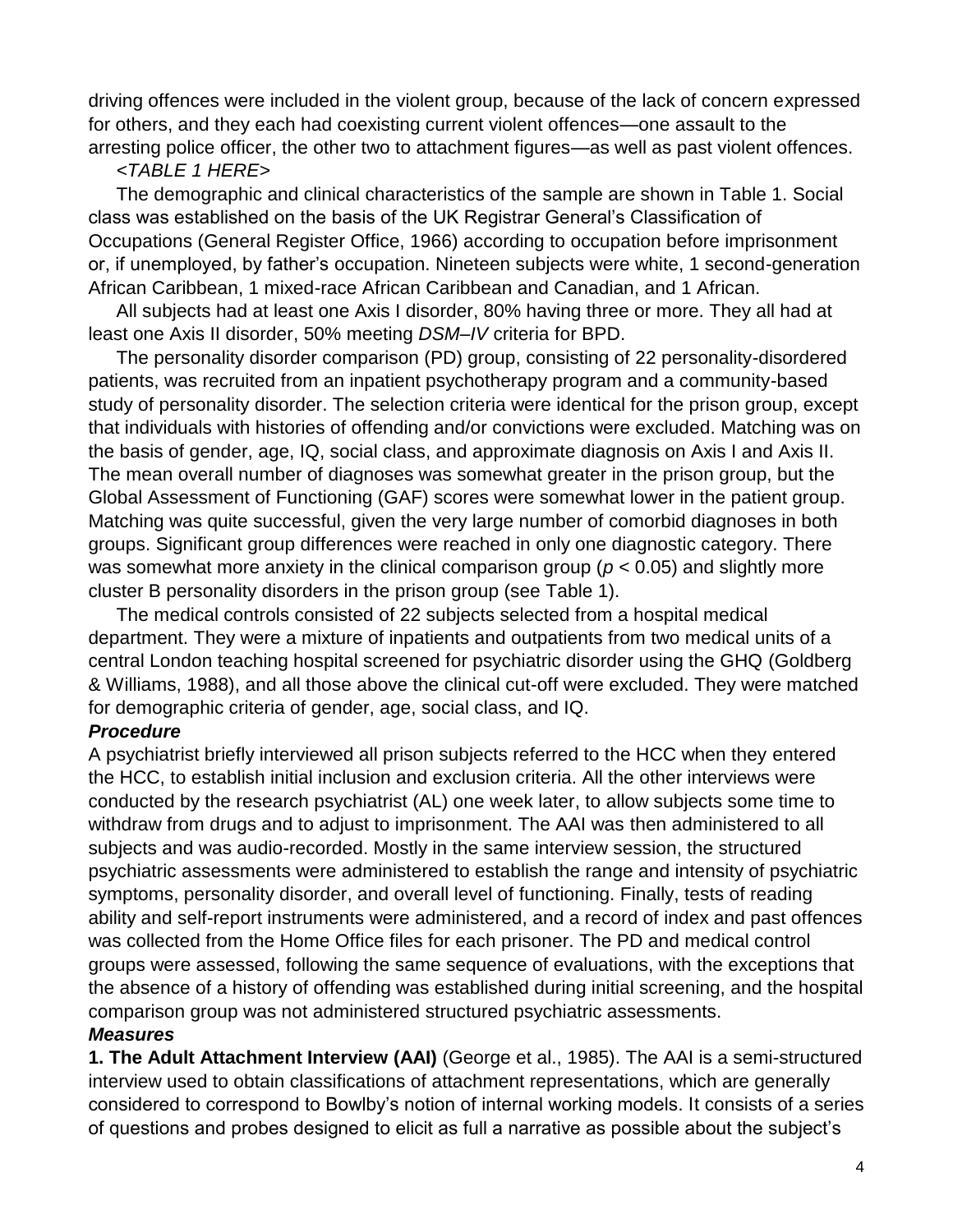childhood attachment experiences. Experiences of loss, trauma (physical and sexual abuse), separation, and rejection are directly questioned, as well as the subject's evaluation of the effect of these experiences on their current functioning and adult personality. A description of their caregivers is asked for, followed by memories to illustrate these descriptions with the aim of eliciting information about the individual's current internal representations of childhood attachment figures and experiences.

The interview is audio-recorded and transcribed verbatim. The transcripts are rated on *scales* concerning *experience* (love, neglect, rejection, and pressure by caregivers) and *states of mind* (anger, idealization, derogation, and coherence of the narrative), as the latter has been shown to be the most powerful predictor of the attachment security of infants in trans-generational studies (van IJzendoorn, 1995). The AAI Scales are 1 to 9–point scales, with manualized definitions for each point.

The Main and Goldwyn coding system (Main & Goldwyn, 1994) distinguishes three major categories of interviews related to these scales. Secure transcripts, designated F for free, are coherent and balanced evaluation of past attachment experiences; insecure-dismissive transcripts (Ds) are characterized by an attempt to limit the import of attachment relationships by means of cut-off statements, lack of recall, idealization, and/or derogation and considering the self as unaffected by negative attachment experiences; and insecure-preoccupied transcripts (E) are characterized by passive, fearful, or angrily preoccupied and entangled narratives. In addition to the three main categories, subtypes of F, Ds, and E are also classified. For example, Ds1 is at the most severe end of the dismissive category, compared to Ds2, where there is some devaluation of attachment alongside some apparent continuing capacity for it, and Ds3 where a restriction of feeling is manifest in the narrative.

An Unresolved (Us) classification may be assigned to transcripts, superimposed upon any of the other classifications, if there is a failure fully to mourn a significant loss (the death of a significant person) or failure to come to terms with trauma (physical or sexual abuse). An Unresolved classification is assigned to a transcript if significant trauma or loss are described and there are indications of associated disorganization of discourse or disorientation of reasoning.

A fifth category, Cannot Classify (CC) has also been described (Hesse & Main, 2000). It represents a mixture of coexisting attachment strategies of dismissal and preoccupation within a single narrative. Previously such cases were rated in accordance with the closest single category (D, E, or F). It is likely that the CC classification will include individuals whose attachment representations are in some degree disorganized, and consequently they manifest multiple models in their narratives.

All the interviews were rated by two experienced and reliable raters who were blind to the sample and had no access to any information about the subjects other than gender. The current raters' inter-rater reliabilities were consistent with those reported in the literature: 100% agreement for secure and insecure attachment classification, 85% on the major classification, and 70–80% on sub-classification categories (see Bakermans-Kranenburg & van IJzendoorn, 1993). Cohen's kappa for the four-way classification was .8 between two raters.

**2. The Reflective Function (RF) Scale** (Fonagy, Steele, Steele, & Target, 1997). The RF Scale was devised by Fonagy et al. (Fonagy, Steele, et al., 1997) to use with AAI transcripts, to give a measure of the subject's predisposition to infer mental states (feelings, thoughts,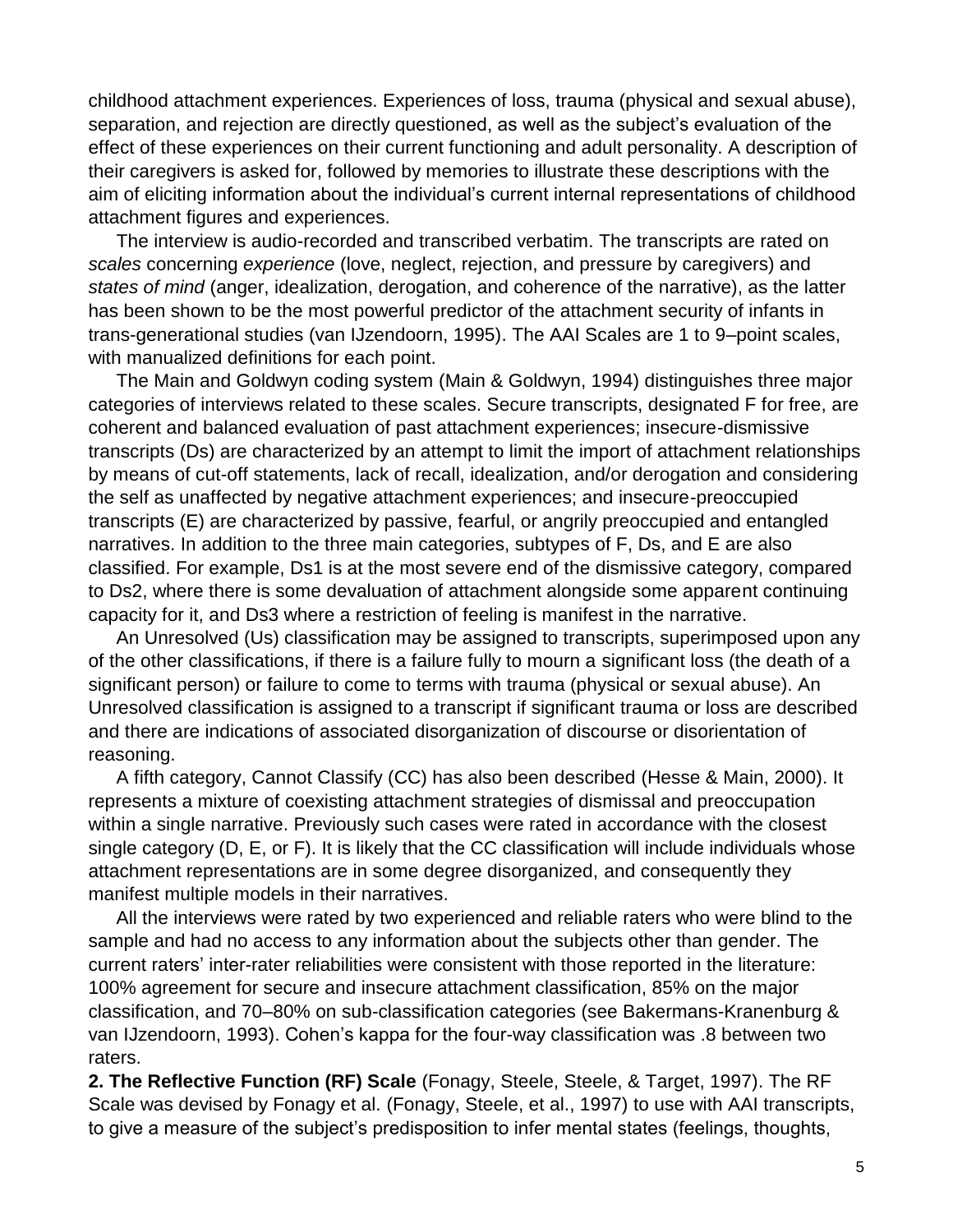beliefs, and intentions) in self and others in the course of attachment narratives. The RF Scale was originally based on Main's (1991)**<sup>2</sup>** metacognitive monitoring scale. The current coding system is described in a 50-page manual (Fonagy, Steele, et al., 1997) available from the second author. Coders are instructed to examine AAI transcripts with a view to establishing the clarity of the subject's understanding of the nature of mental states as this emerges from descriptions of feelings and thoughts in the attachment figure and reactions to them. Answers to questions that specifically invite reflectiveness (e.g., "Why do you think your parents behaved as they did?") are given extra weight. The lowest level of the scale is reserved for those who reject the invitation to be reflective (e.g., "You tell me why they behaved that way. You are the shrink.")

The RF Scale is an 11-point scale, with manualized definitions for each anchor point. A low level of RF is assigned to narratives where generalizations or banal reflective statements dominate. Statements that appear to be accurate reflections of the thoughts and feelings of attachment figures or the subject in relation to them, but are partial (only occur occasionally in the interview), somewhat predictable, and adequate, rather than exceptional, indicate a moderate level of RF. Evidence for high RF is offered by consistent attention to psychological states of the protagonist in the narrative, making exceptionally frequent insightful statements on conscious and non-conscious motivations underpinning the subject's own and others' behaviour, particularly of attachment figures. The reliability of the RF scale after training is high  $(r = 0.91)$ .

**3. The Structured Clinical Interview for** *DSM–III–R* **(SCID I with psychotic screen)**  (Spitzer, Williams, Gibbon, & First, 1990). This was used to establish current and past psychiatric disorder. This semi-structured interview provides detailed information on past and present psychopathology, for Axis I *DSM–III–R* diagnoses. It incorporates the Global Assessment of Functioning (GAF) Scale, which provides an overall measure of psychological, social, and occupational functioning, for Axis V of *DSM–III–R*. GAF provides a hypothetical continuum of mental health to illness on a 1–90 scale. To determine the reliability of the research psychiatrists on these instruments, Cohen's kappa and Pearson's *r* reliability coefficients were computed as appropriate. Values of were calculated for each Axis I diagnosis (SCID-I), yielding a median value of 0.85 (range 0.73–1.00).

**4. The Structured Clinical Interview for** *DSM–III–R* **Personality Disorders (SCID-II)** (Spitzer et al., 1990). This is another semi-structured interview that uses *DSM–III–R* operational criteria to diagnose personality disorders. The use of phenomenological assessments of PD are controversial (Westen, 1998), but the SCID-II is the most commonly used instrument for establishing whether patients meet *DSM* Axis II criteria. On Axis II (SCID-II), reliability of diagnoses was 0.61 for cluster A, 0.67 for cluster B, and 1.00 for cluster C. On the GAS an interclass correlation coefficient (ICC) of 0.78 was obtained for the total score, showing satisfactory inter-rater agreement.

**5. Forensic Psychiatric Clinical Interview.** A detailed clinical interview was carried out for each subject in the prison group in order to elicit information about the index and past offences, which were confirmed from Home Office files. There was generally a high level of agreement between prisoners' reports and official records.

**6. National Adult Reading Test (NART)** (Nelson, 1982). This was used to estimate the

**<sup>2</sup>** Is this referring to Main & Goldwyn, 1991? **Yes**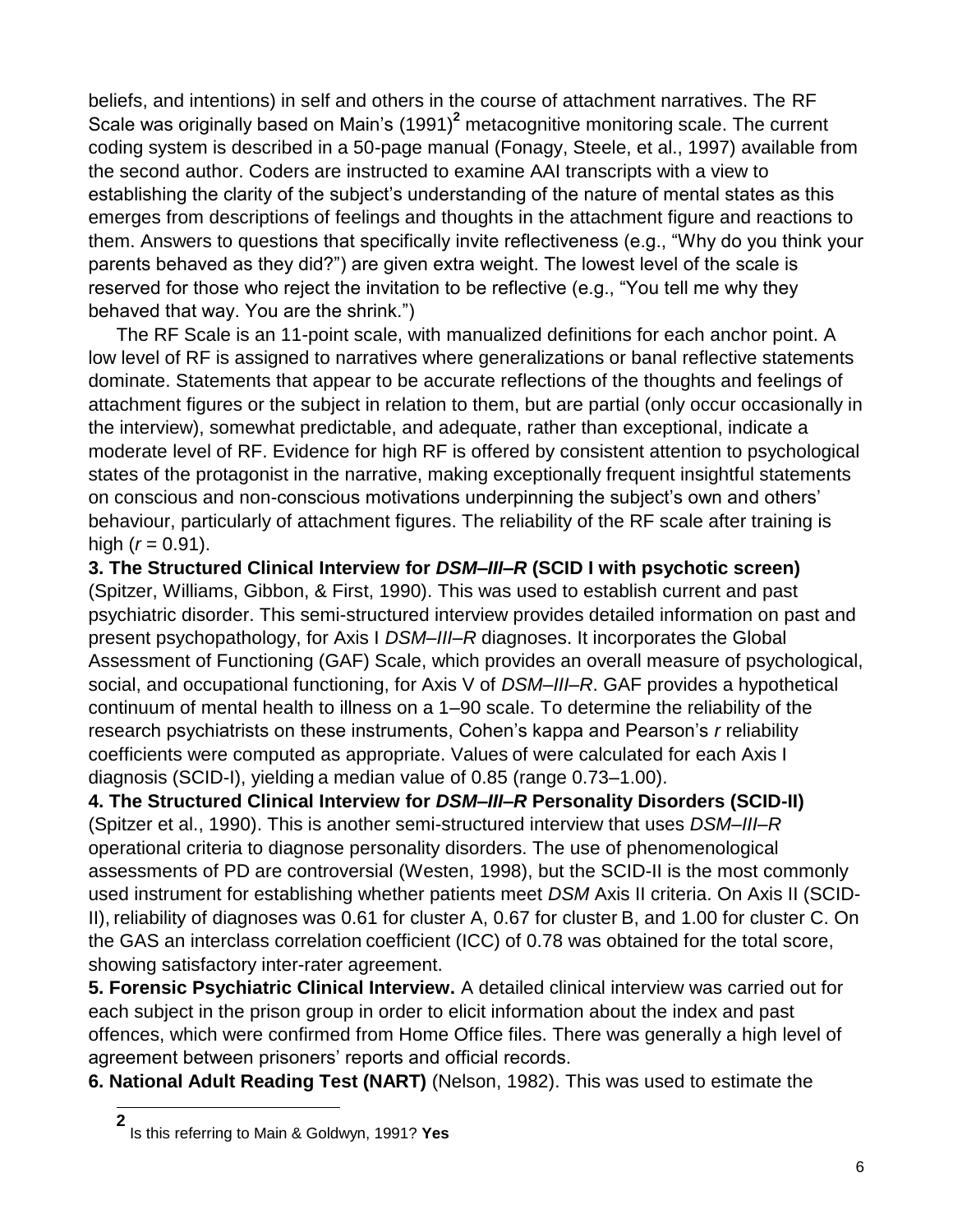## subject's verbal IQ.

**7. The Beck Depression Inventory (BDI)** (Beck, 1993; Belsky, Rovine, & Taylor, 1984). This was used to assist in matching subjects on the severity of their depression. The BDI is a 21 item inventory that measures the subject's symptoms and concerns about his or her current level of depression.

## **Results**

## *1. Attachment Classifications*

## *<TABLE 2 HERE>*

Table 2 shows the distribution of attachment classifications across the three samples. A chisquared test revealed that the distributions were significantly different, with far fewer secure codings in the two psychiatric groups than in the medical controls ( $\Box^2$  = 23.3, *df* = 6, *p* < 0.001). Contrasting the prisoners and the matched PD group, the differences remained statistically significant ( $\Box^2$  = 12.8, *df* = 3, *p* < 0.005). More AAIs were coded as dismissive in the prison sample than in the psychiatric group (36% compared to 0%), while the preoccupied classification was more common in the psychiatric controls than in the prisoners (50% compared to 14%).

A high proportion of subjects had CC as their primary classification, in both the prison and the PD control group, but this did not appear to differentiate the groups (32% as opposed to 27%). Examining the distribution of the sub-classification of the Ds classification revealed that in the prison sample the modal sub-classification was Ds1, with 63% of the dismissive subjects having this sub-classification. Ds1 represents the extreme end of the dismissive spectrum. In the PD control group the modal sub-classification was E2 (angrily preoccupied).

There were no differences in the prevalence of reported loss among the three groups. Abuse, severe enough to meet criteria, was reported only in the prisoners and the PD control sample (see Table 2). The prisoners reported significantly more abuse (82% versus 41%, Fisher Exact Probability Test *p* < 0.05). The distribution of type of abuse did not differ, with both groups being somewhat more likely to report physical rather than sexual abuse (Fisher Exact Probability Test, NS<sup>3</sup>).

Qualitative examination of the transcripts revealed that not only did the prisoners report more abuse, but their reports frequently described extremely severe and highly bizarre punishments. One example was a prisoner who described how his father burnt his hands on an oven to punish him for stealing coins from a gas meter in his home. Another prisoner recalled being nailed to a cross, through his hands, as a young child. He had to be taken to hospital afterwards to have the nails removed. While in general these reports could not be verified, details such as the presence of scars on the subject's hands in these cases lent support to the narratives.

Lack of resolution of mourning (LRM) scores above the cut point of 5 were given only in the two psychiatric groups, with none of the medical controls' AAIs meeting criteria for a U classification (see Table 2). Contrasting the two psychiatric groups, we found that somewhat fewer of the AAIs of the prison group were coded Unresolved than in the PD control group (36% as opposed to 59%), but this difference did not reach statistical significance on Fisher's Test. When we looked at lack of resolution to abuse separately from LRM for loss (see Table 2), we found that in the prisoner group lack of resolution to abuse was significantly less

**<sup>3</sup>** Should NS be *ns*, meaning non-significant? **Yes**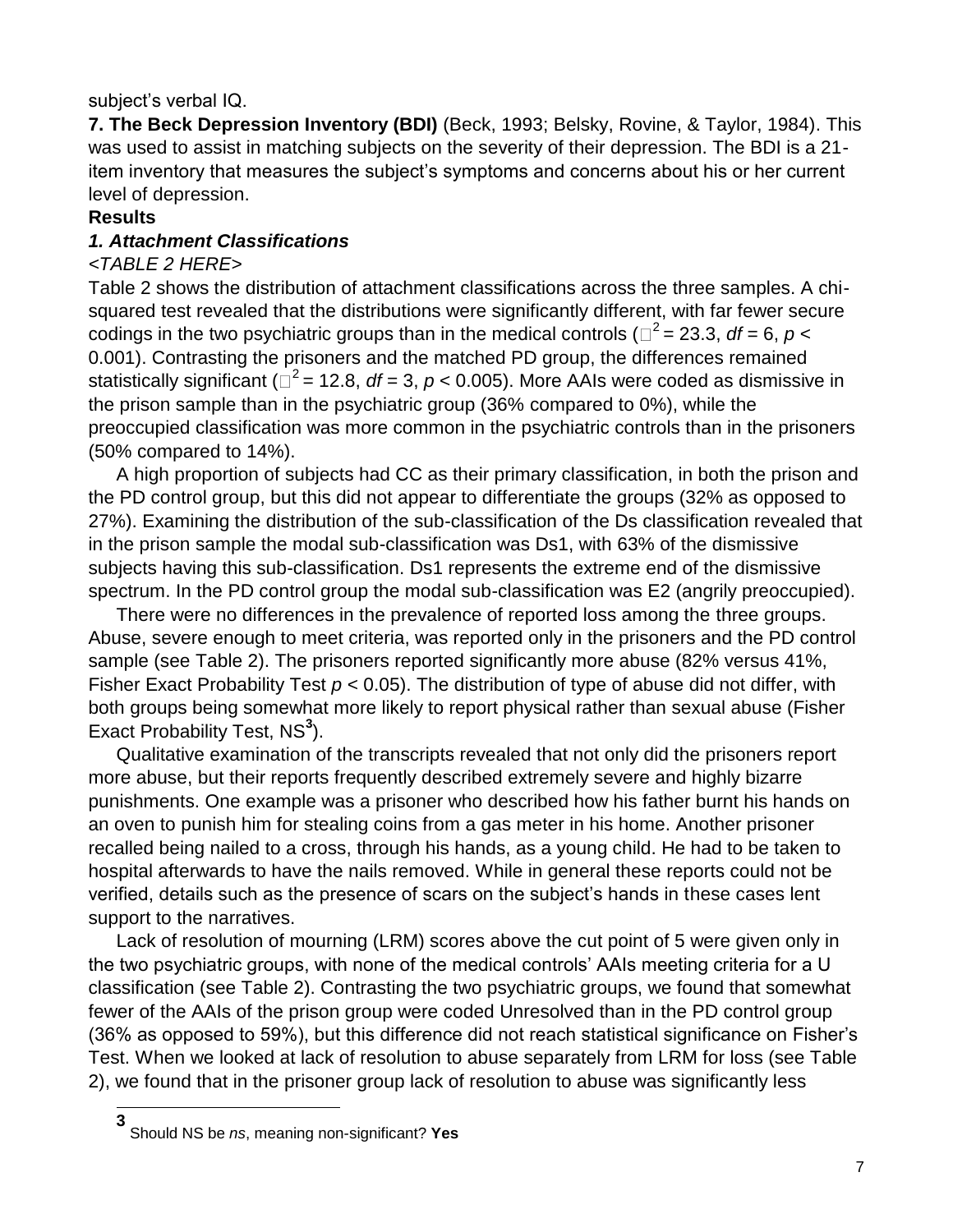### common (Fisher's Exact Test *p* < .05).

# *2. AAI Scale Scores*

l

In addition to examining differences in attachment classifications, we also explored differences between groups in terms of scores assigned to the AAI narratives on the experience and state of mind scales. Mean scores for the three groups are shown in Table 3. In the comparison between group means using one-way ANOVAs,**<sup>4</sup>** highly significant differences were found on all the scales, with the exception of derogation and lack of recall. Post hoc tests with Bonferroni adjustment were performed separately on all scales between the prison and the two control groups. The differences between the prison and the medical groups were in the expected direction. All scales yielded significant F values. The comparison of the prisoner and personality-disordered groups on the experience scales yielded significant differences only for "pressure to achieve" and "neglect" ratings, with the prison group rated lower on the former and higher on the latter. On the state of mind scales, AAIs for the prison group were rated as less angry, more idealizing, and less coherent than the PD controls. *<Table 3 here>*

## *3. Reflective Function Scale Scores*

The mean reflective function ratings for the AAI transcripts of the three groups are also shown in Table 3. The one-way ANOVA was highly significant, with both psychiatric groups scoring relatively low, while the mean for the medical control group was close to the expected value for a normal sample. On post hoc comparison, the prison group emerged as significantly lower in reflective function than the PD psychiatric controls (*p* < .005).

We further compared the clinical groups in terms of the number of subjects with RF in the "deficit" range, defined as a rating below 3. Of the prison group, 73% had low RF by this definition, compared with 32% of the PD psychiatric controls (Fisher Exact Test *p* < 0.01).

Finally, while the groups were relatively well matched for Axis II disorders, anxiety disorder was more common in the psychiatric control group. We wanted to ascertain that differences in the distribution of attachment classifications and RF could not be accounted for in terms of the under-representation of anxiety diagnoses in the prison sample. A three-way contingency table was created with high versus low anxiety, prison versus PD psychiatric group, and attachment classification respectively as factors in the analysis of attachment classification. The hierarchical log linear model yielded no main effect interaction with anxiety for either dismissing or preoccupied AAI classifications. The analysis was repeated with high–low RF level as the third variable with similar results.

The prison sample was subdivided according to their index offences, and into a violent and non-violent subgroup. Violence against attachment figures dominated the offences in the violent group. The victims of 4 of the most violent offences (murder, wounding with intent, and G.B.H.) were in a current attachment relationship with the perpetrator. The victims of the 3 sex offences were also known to the offenders. In contrast, victims of the non-violent offences were not known to the perpetrator.

Fisher's Exact Test was used to examine whether individuals with violent offences were more likely to be rated below 3 on RF. Of individuals with violent offences, 93% had low RF scores, in contrast to 29% of those with non-violent offences (*p* < .004). The mean RF ratings obtained by the violent group was also significantly lower on a *t*-test (Mean<sub>VIOL</sub> = 1.40;

**<sup>4</sup>** Perhaps this initialism should be spelled out on first use. **Analysis of variance**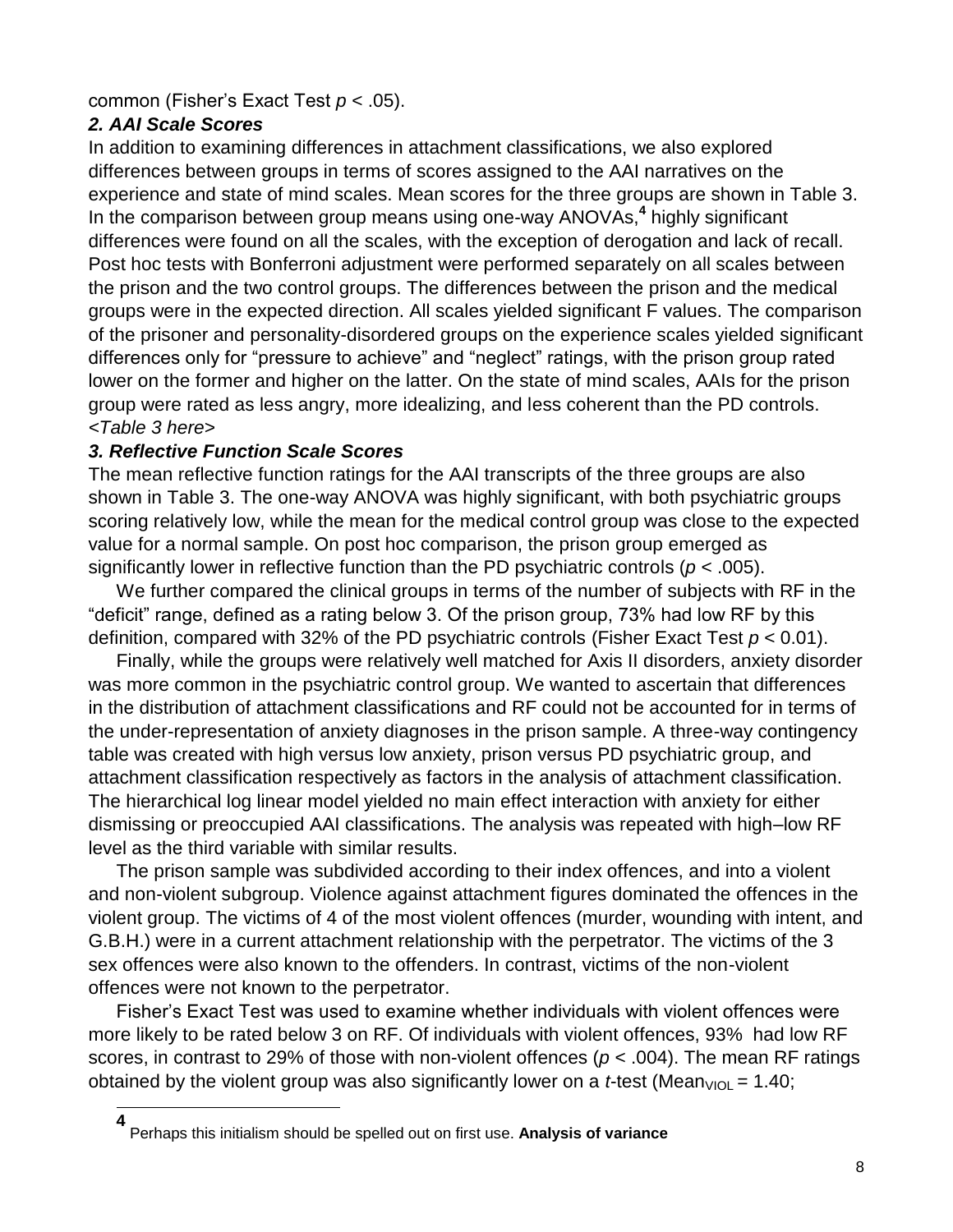$Mean_{NON\text{-}VIOL} = 2.82$ ;  $t = 2.38$ ;  $DF = 21$ ;  $p < .02$ ).

#### **Discussion**

Adult attachment interviews with this group of psychiatrically disordered prisoners have shown that this group are distinct in their representations of attachment relationships. Compared to both personality-disordered and a normal control group, they were significantly more likely to be insecure in their attachment classifications. The prison and PD group were more likely to be insecure than a control group without major psychiatric problems. In terms of the form of insecurity, prisoners were more likely to be dismissive than a control group with the same PD diagnosis. An unexpectedly high proportion of AAIs were classified as Ds1, which represents the extreme end of the dismissive category, characterized by idealization and a failure to acknowledge attachment-related difficulties. The greater number of dismissive cases in the prison group is consistent with Bowlby's view that offending behaviour is associated with distinct and abnormal patterns of attachment. The observation that offenders were more likely to be coded as dismissive (particularly the extreme Ds1 category) supports Bowlby's hypothesis that offending is a consequence of the disruption of early attachment relationships leading to an affectionless character pathology. We suggest that this dismissive style emerges in these cases as one form of defence against adverse attachment experiences, in particular neglect and severe physical abuse (Main, Kaplan, & Cassidy, 1985). Nevertheless, it should be remembered that only 36% of AAIs were coded as dismissing. However, an additional 32% were classified as CC which carries significant dismissing features.

The prisoners reported more experiences of abuse than the PD psychiatric controls. Type of abuse did not differentiate the groups, although there appeared to be somewhat more physical abuse in the prisoners, sometimes quite severe and bizarre. The findings of abuse are, however, based on self-report in the AAI rather than standardized interviews designed for the purpose of evaluating childhood maltreatment (Bifulco, Brown, & Harris, 1994). However, the prisoners consistently reported experiences that reflected less concern with them as children (higher rates of neglect and less pressure to achieve). Despite this lack of concern and more experiences of abuse, their state of mind related to attachment appears as less angry, more idealizing, and less coherent than that of a matched control group of individuals with very similar psychiatric and personality-disordered diagnoses, but without an offending history. A psychoanalytic understanding may conceptualize the prisoners' tendency to be more dismissive, less angry at and more likely to idealize one parent, despite their experiences of maltreatment, in terms of splitting (Kernberg, 1992). They split their internal parental objects into good and bad, and use processes of denial, idealization, and identification with the aggressor to protect their feelings about their good internal object and themselves.

Surprisingly, although the prisoners reported histories of severe and sometimes bizarre physical abuse, on the AAI they rarely met criteria for lack of resolution of these experiences. Disorganized discourse or disorientated reasoning in relation to the trauma is required as evidence for the unresolved classification in the Main and Goldwyn system (Main & Goldwyn, 1998). We propose that the prisoners instead disavow (Freud, 1927/1961) their attachment experiences, so that they do not express them in the form recognized by this classification system. The disavowal limits their capacity for mental representation of such experiences, including those of trauma, that are instead experienced concretely and even physically,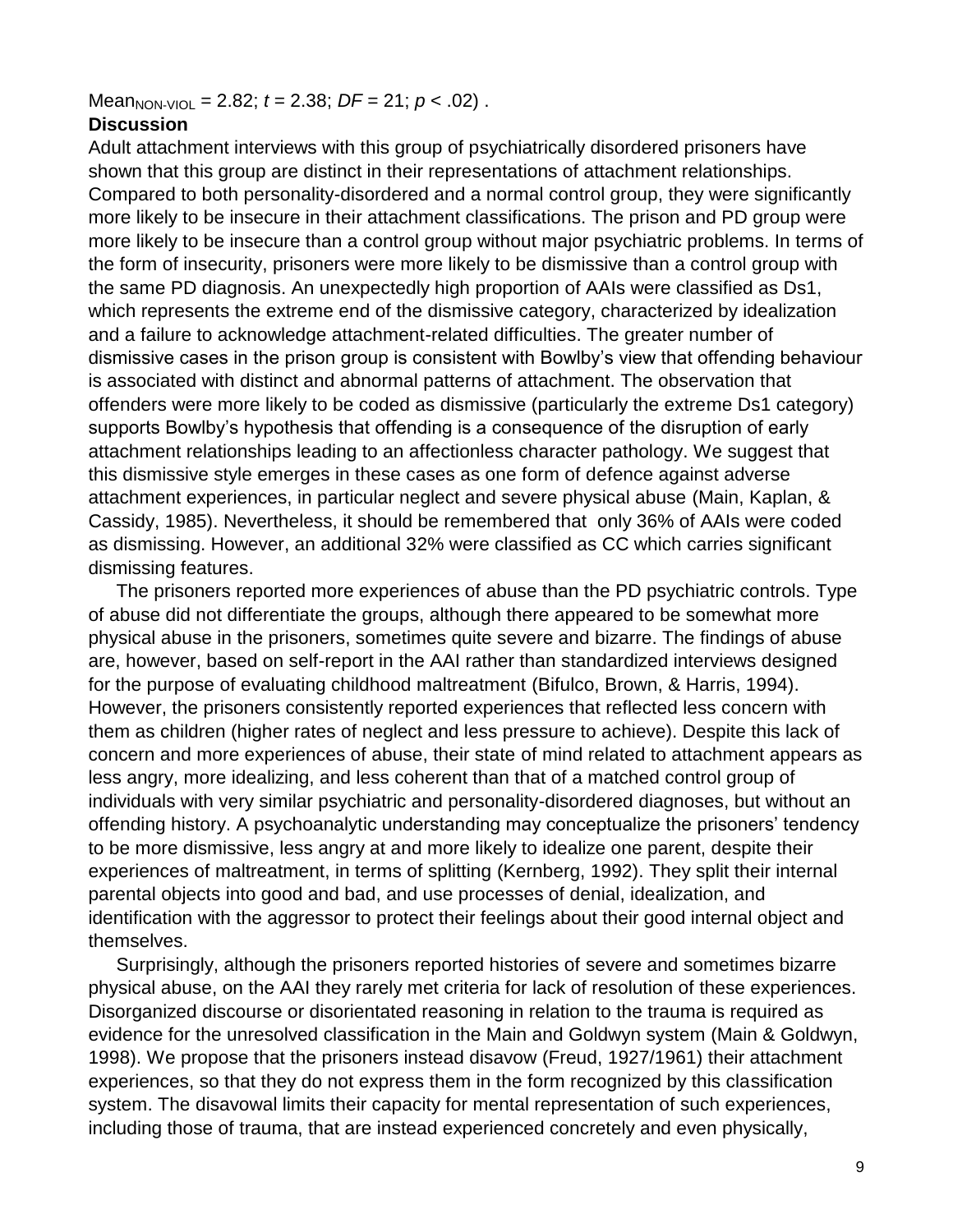making them liable to act in bodily ways and offend.

In contrast, the PD psychiatric group were rated as more unresolved in relation to their abuse. They were also more likely to be preoccupied in their attachment patterns (a high proportion were rated E2 sub-category of preoccupied status, characterized by anger towards caregivers). This finding supports earlier studies that have shown a predominance of preoccupied attachment patterns in BPD patients (Fonagy et al., 1996; Patrick, Hobson, Castle, Howard, & Maughan, 1994). They had more anxiety disorders, which have been found to be associated with unresolved states (Fonagy et al., 1996). We propose that the personality-disordered patients, who are more unresolved to their trauma, more anxious and angry about it, are more likely to be recognized as requiring treatment. We hypothesize that the prisoners, with their dismissive strategy, apparent lack of unresolved states, low anxiety, and offending behaviour may be more liable to be judged negatively by society, requiring punishment rather than treatment. We therefore suggest that selection biases could be operating, so that patients who express more unresolved states to their trauma and have a greater capacity to reflect are more likely to be offered treatment.

Finally, we found that prisoners were significantly lower in reflective function ratings than the PD control group, whose RF was in turn lower than that of the normal controls. Those prisoners whose offences were violent in nature were rated lowest on this scale. Their low reflective function confirms the hypothesis that the prisoners have a limited capacity to think or "mentalize" about their own or others' mental states, in terms of feelings, thoughts, beliefs, or motivation. We suggest that severe early trauma in the context of attachment experiences leads to a developmental line of psychopathology, characterized by a disavowal of attachment experiences and capacity to think about them, resulting in a deficit of RF and meta-cognitive thinking. The subject has then a predisposition to experience mental states in physical and bodily ways, making him or her liable to offend, especially through violent acts.

The study has major limitations. These include the small sample size, the cross-sectional case control design, and the limited assessment of the medically ill control group. This is not an epidemiological sample, and generalizations are therefore limited. It would be important to explore whether violent offenders who appear less reflective than non-violent offenders were also likely to be more dismissing and less preoccupied and angry. However, the sample size of violent offenders was far too small to permit a legitimate contrast on the categorical variables related to attachment. The study has not explored the predictors of RF, which may have generated alternative accounts. The sample was too small and the available measures too sparse to put alternative accounts to substantive test. The therapeutic implications of our observations at this stage can only be speculative. Even if low RF turns out to be on the causal path to violence, this does not necessarily imply that addressing this issue therapeutically would lead to a reduction in violent acts.

The common path to violence is a momentary inhibition of the capacity for mentalization. This requires one of three conditions: (1) a particular biology in which intentional states are not normally responded to by the individual ("I cannot recognize"); (2) a particular personal history in which the person cannot recognize intentional states because his or her intentional states were not normally responded to ("I am not recognized"); (3) a particular social environment in which the individual feels merged with other subjectivities, and the biological need to see self and others as intentional is temporarily removed, as might happen in a large group or as part of military training ("I cannot be recognized"). Each mode of violence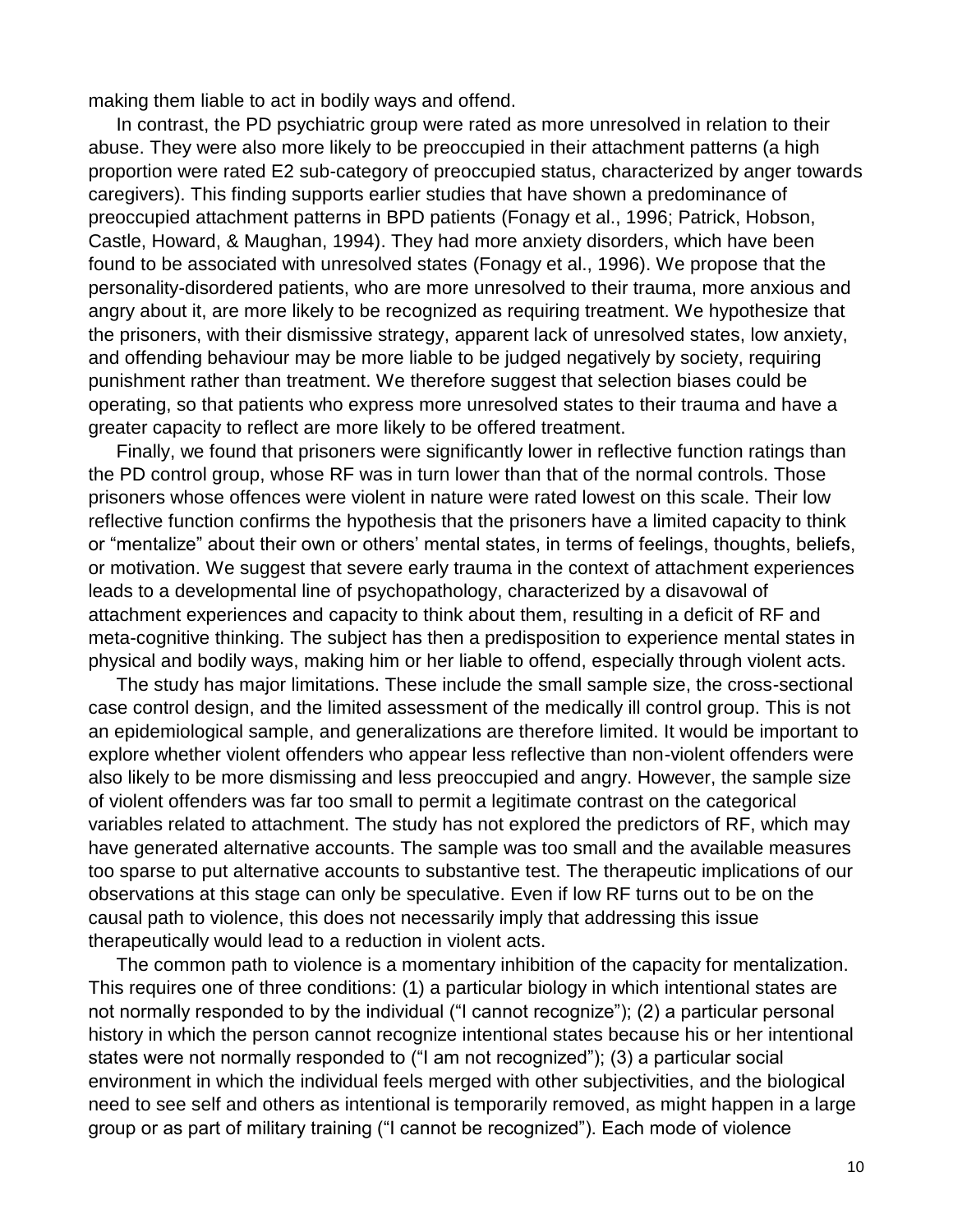demands a different degree of inhibition of mentalization, depending on factors such as (1) felt anonymity, (2) the physical proximity of the victim, (3) the time it takes to carry out the act, and (4) the amount of eye contact that the violent act entails, since it is through the eyes that intentional states are normally read (Baron-Cohen, Wheelwright, Hill, Raste, & Plumb, 2001). Modes of violence requiring less inhibition of mentalization are likely to be practised by a wider range of people in a wider range of contexts and are therefore more dangerous (thus using one's hands takes longer than using a knife, which involves more proximity than the use of a gun, which in turn requires more inhibition of mentalization than the use of a bomb). This formulation considers low RF to be a "trait" variable predisposing an individual to the complete loss of mentalizing in the context of high levels of arousal.

There are two groups of individuals for whom this evolutionary design proved ineffective. The first group are likely to be there**<sup>5</sup>** because of genetic predisposition rather than social experience (Moosajee, 2003; Sluyter, Arseneault, Moffit, Veenema, de Boer, & Koolhaas, 2003). Thus individuals constitutionally poor at recognizing mental states in others through facial expressions or vocal tones may not fully acquire mentalization and thus inhibit their natural violence (Blair, 2001; Blair & Cipolotti, 2000; Blair, Morris, Frith, Perrett, & Dolan, 1999). In line with the terrible threat such individuals represent, we dismiss them as *psychopaths*, a term intended to create maximal distance between them and us.

Individuals in the second group may not acquire the capacity to interpret minds simply because they never had the opportunity to learn about mental states in the context of appropriate attachment relationships. Alternatively, their attachment experiences may have been cruelly or consistently disrupted. For others, the emerging capacity for mentalization has been destroyed by an attachment figure, whose thoughts and feelings about the child provoked sufficient anxiety for the child to want to avoid thinking about these thoughts and feelings. We have claimed along with others that the capacity for mentalization is linked to attachment (Fonagy, Gergely, Jurist, & Target, 2002; Meins, Ferryhough, Fradley, & Tuckey, 2001). We learn about minds, our own and those of others, through experiencing our internal states being understood by another mind. At least three types of dysfunctions of attachment may lead to violence: (1) attachment experiences may have been consistently disrupted by combination of social circumstance and parental failure; (2) attachment problems associated with child's temperament (e.g., fearlessness leading the child not to seek out attachment figure, in turn leading to a failure to acquire the capacity robustly to mentalize); (3) later attachment trauma when a nascent capacity for mentalization has been destroyed by a powerful figure, who created sufficient anxiety about his or her thoughts and feelings towards the child for the child to wish to avoid thinking about the subjective experience of others (see Fonagy, Target, Steele, & Steele, 1997; Fonagy, Target, Steele, Steele, Leigh, Levinson, et al., 1997). It is important to retain an awareness of the possibility that violence may be rooted in the disorganization of the attachment system. A child may manifest an apparent callousness that is actually rooted in anxiety about attachment relationships. Perhaps this is also part of an evolutionarily adaptive scenario, because a harsh early childhood could signal greater future need for interpersonal violence (see Belsky, 1999). Our findings are consistent with psychoanalytic formulations offered by clinicians with forensic interests, for instance Meloy and Sohn, who also link violence to the projection of an intolerable aspect of the self,

**<sup>5</sup>** in prison? **'The first group are likely to be lacking in this capacity'**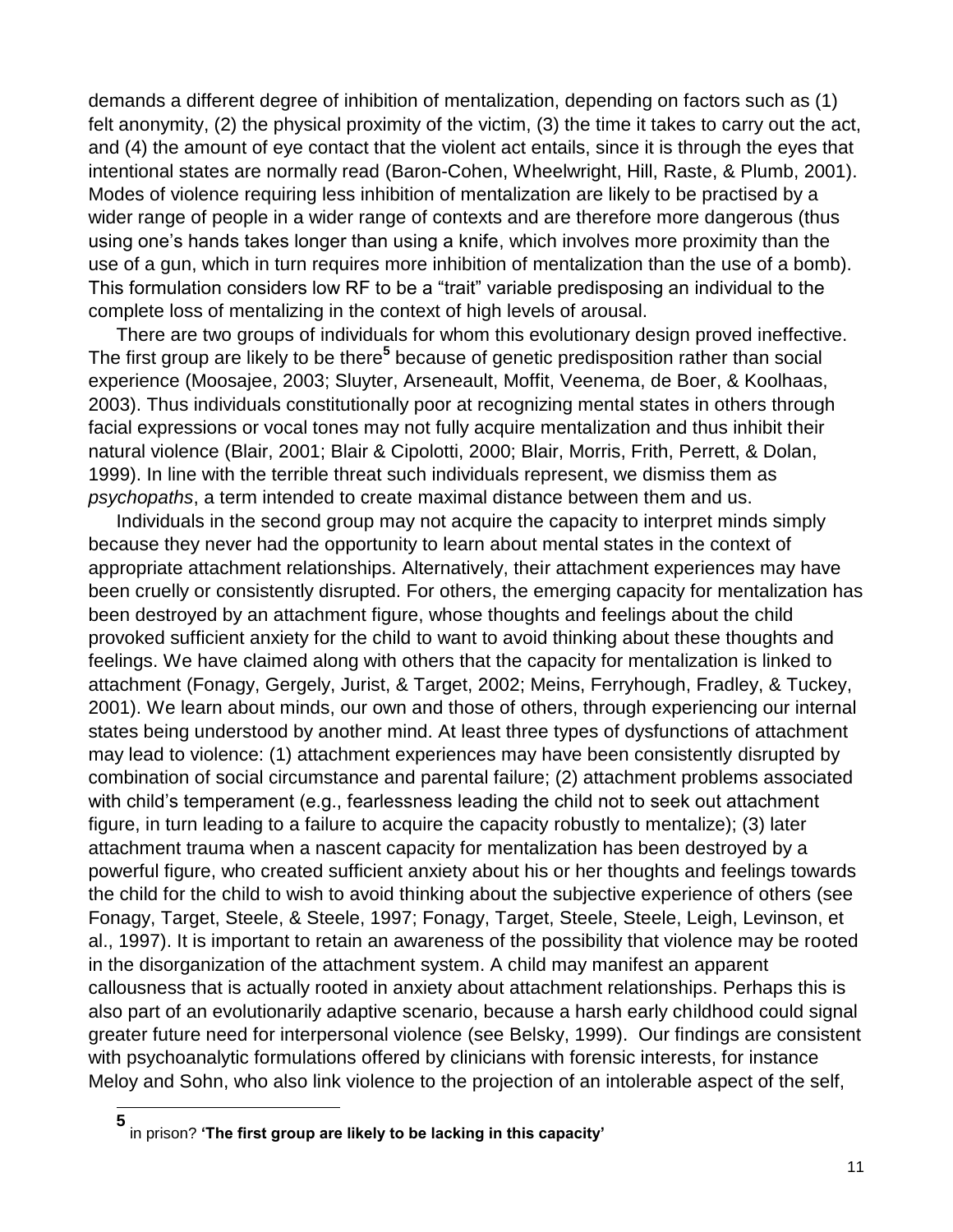including unbearable affect and its projective identification in the victim, who is attacked to destroy this aspect (Meloy, 1992, 2000; Sohn, 1995), and are also consistent with Sohn's (1995) clinical description of patients with a history of trauma and loss, who are unable to tolerate the experience of depression and humiliation. In such individuals a further rejection may trigger a violent act, because they lack the capacity for symbolization.

The group whose aggression is high in early childhood, and continues into adolescence and early adulthood, we argue are likely to have had attachment experiences that failed to establish a sense of the other as a psychological entity. We know from other longitudinal work (Rutter, 2000) that environmental influences that divert the child from paths of violence and behavioural disturbance often imply the establishment of strong attachment relationships with relatively healthy individuals. In such relationships the adolescent can acquire implicit knowledge of minds. The provision of psychotherapy for disturbed adolescents and adult offenders may assist in this developmental change. To reduce the risk of violence to us, we need to ensure that social institutions (families, nurseries, schools, detention centres, prisons, and secure hospitals) are designed to enrich representations of mental states in self and others. For example, teachers should help the class to reflect on incidents of bullying rather than adopt power assertive strategies of exclusion (Twemlow et al., 2001; Twemlow, Fonagy, Sacco, Otoole, & Vernberg, 2002). Prisons that adopt power-assertive strategies as part of a social defence system, activating organizational defence mechanisms of splitting and projection, too often become a re-enactment of the offenders' early attachment experiences. The splitting and projection of good and bad, of power into the authorities, of helplessness into the inmates, idealization of rigid responses and the denigration of thinking promote further brutalization, humiliation, and aggression. To reduce the risks of trans-generational transmission of this type of psychopathology and the escalation violence, prisons and centres for adolescents could be developed along psychotherapeutic lines, incorporating a "culture of enquiry" (Main, 1983) to reflect upon the institutional dynamics and individuals' problems and psychotherapy to help individuals develop a capacity to reflect on their own and others' minds.

|                                         | Prison       | Personality       | Normal     |
|-----------------------------------------|--------------|-------------------|------------|
|                                         | group        | disorder controls | controls   |
| Number of subjects $(n)$                | 22           | 22                | 22         |
| Demographic variables                   |              |                   |            |
| Gender (% male)                         | 100%         | 100%              | 100%       |
| Mean age (s.d.)                         | 28.9(8.3)    | 30.3(5.8)         | 31.5(4.9)  |
| Mean estimated $IQ$ (s.d.) <sup>6</sup> | 110.9 (10.5) | 113.4(8.9)        | 112.8(8.4) |
| Social class (% SC IV & V)              | 95%          | 70%               | 75%        |
| % non-white                             | 13%          | 13%               | 13%        |
| Diagnostic data (% meeting              |              |                   |            |
| DSM criteria)                           |              |                   |            |
| Major depression                        | 77%          | 96%               | <b>NA</b>  |
| Anxiety disorder*                       | 5%           | 32%               | <b>NA</b>  |
|                                         |              |                   |            |

#### Table 1. Demographic and Clinical Characteristics of the Samples

**6** What does the initialism *s.d.* stand for? **Standard deviation**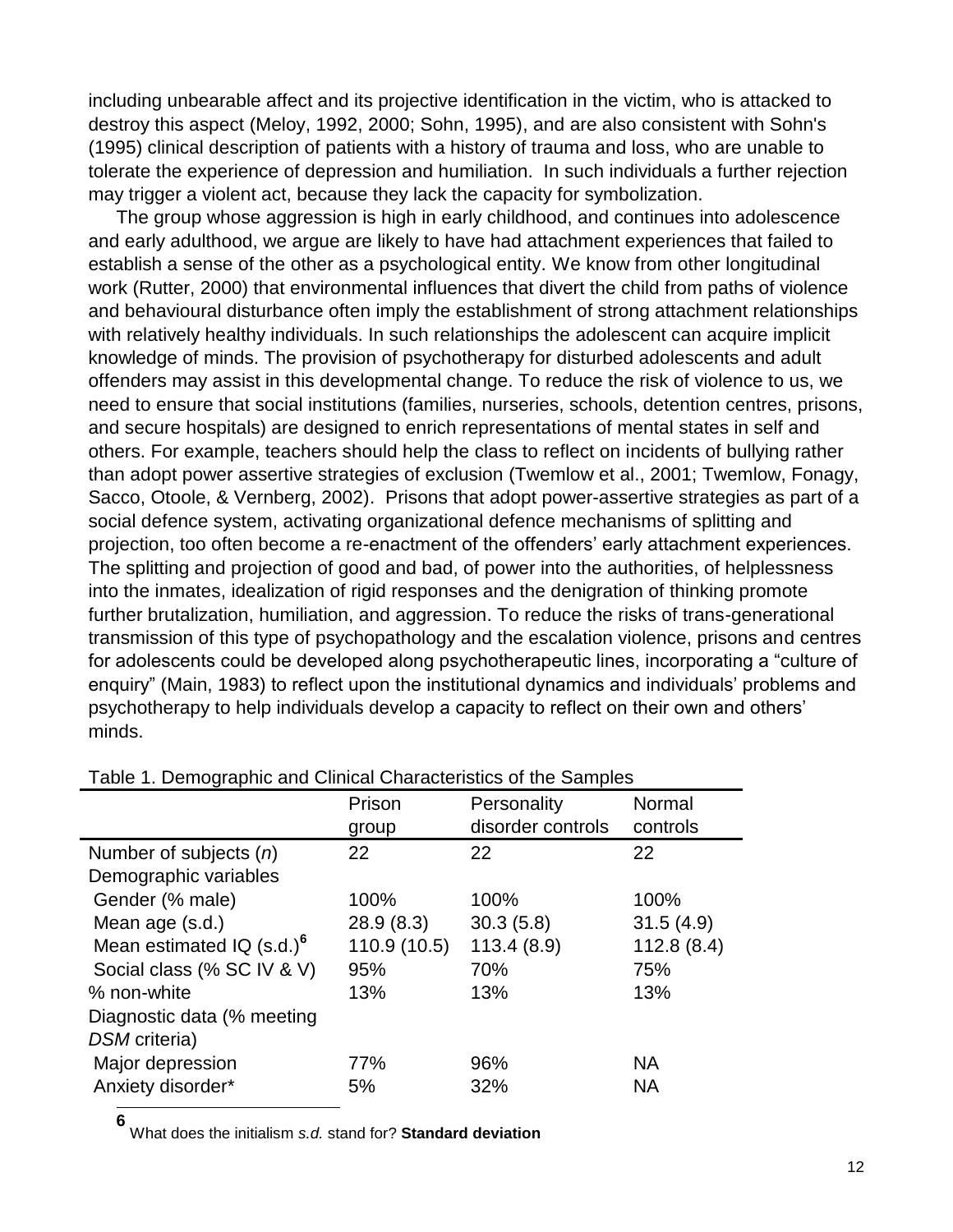| Substance abuse                     | 77%          | 60%        | <b>NA</b> |
|-------------------------------------|--------------|------------|-----------|
| Eating disorder                     | $0\%$        | 9%         | <b>NA</b> |
| Cluster B, PD                       | 80%          | 69%        | <b>NA</b> |
| <b>Other PDs</b>                    | 59%          | 64%        | <b>NA</b> |
| Mean No. Axis I diagnoses           | 3.0(2.3)     | 3.1(1.2)   | <b>NA</b> |
| (s.d.)                              |              |            |           |
| Mean No. Axis II diagnoses, 3 (2.3) |              | 2.5(0.9)   | <b>NA</b> |
| (s.d.)                              |              |            |           |
| Mean GAF score (s.d.)**             | 48.3 (7.3)   | 32.3(10.1) | <b>NA</b> |
| Mean BDI (s.d.)                     | 22.31 (14.1) | 24.1(10.0) | <b>NA</b> |
|                                     |              |            |           |

\*significant difference *p* < 0.05. \*\*significant difference *p* < 0.011

| Table 2. Distribution of AAI Classifications across the Three Groups |  |
|----------------------------------------------------------------------|--|
|----------------------------------------------------------------------|--|

|                         | Prison group<br>$n (\%)$ | Personality<br>disorder controls<br>$n (\%)$ | Medical<br>controls<br>$n (\%)$ |
|-------------------------|--------------------------|----------------------------------------------|---------------------------------|
| Four-way classification |                          |                                              |                                 |
| Secure                  | 4 (18.2%)                | 5(22.7%)                                     | 12 (54.5%)                      |
| Preoccupied             | $3(13.6\%)$              | 11 (50%)                                     | 3(13.6%)                        |
| Dismissing              | $8(36.4\%)$              | 0                                            | 5(22.7%)                        |
| <b>CC</b>               | 7(31.8%)                 | 6(27.3%)                                     | $2(9.1\%)$                      |
| Abuse history           |                          |                                              |                                 |
| Physical                | 14 (63.6%)               | $8(36.4\%)$                                  | 0                               |
| Sexual                  | 4 (18.2%)                | 1(4.5%)                                      | 0                               |
| <b>Neither</b>          | 4 (18.2%)                | 13 (59.1%)                                   | 22 (100%)                       |
| Unresolved with respect |                          |                                              |                                 |
| to loss or trauma       |                          |                                              |                                 |
| Resolved                | 14 (63.6%)               | $9(40.9\%)$                                  | 22 (100%)                       |
| Unresolved              | $8(36.4\%)$              | 13 (59%)                                     | 0                               |
| Unresolved with respect |                          |                                              |                                 |
| to physical or sexual   |                          |                                              |                                 |
| abuse                   |                          |                                              |                                 |
| Resolved                | 12 (66.7%)               | 2(22.2%)                                     | <b>NA</b>                       |
| Unresolved              | 6(33.3%)                 | 7 (77.8%)                                    | NA                              |

Table 3. Mean and Standard AAI Scale Scores of Prisoners and PD and Medical Controls

| <b>GROUPS</b> | 1. Prison<br>group $(n)$<br>$= 22$<br>mean(SD | 2. PD<br>control (n Medical<br>$= 22$<br>$mean(SD = 22)$ | 3.<br>control (n | ANOVA<br>(F) | Bonferroni<br>adjustment p<br>values for post<br>hoc controls |
|---------------|-----------------------------------------------|----------------------------------------------------------|------------------|--------------|---------------------------------------------------------------|
|               |                                               |                                                          | mean(SD          |              |                                                               |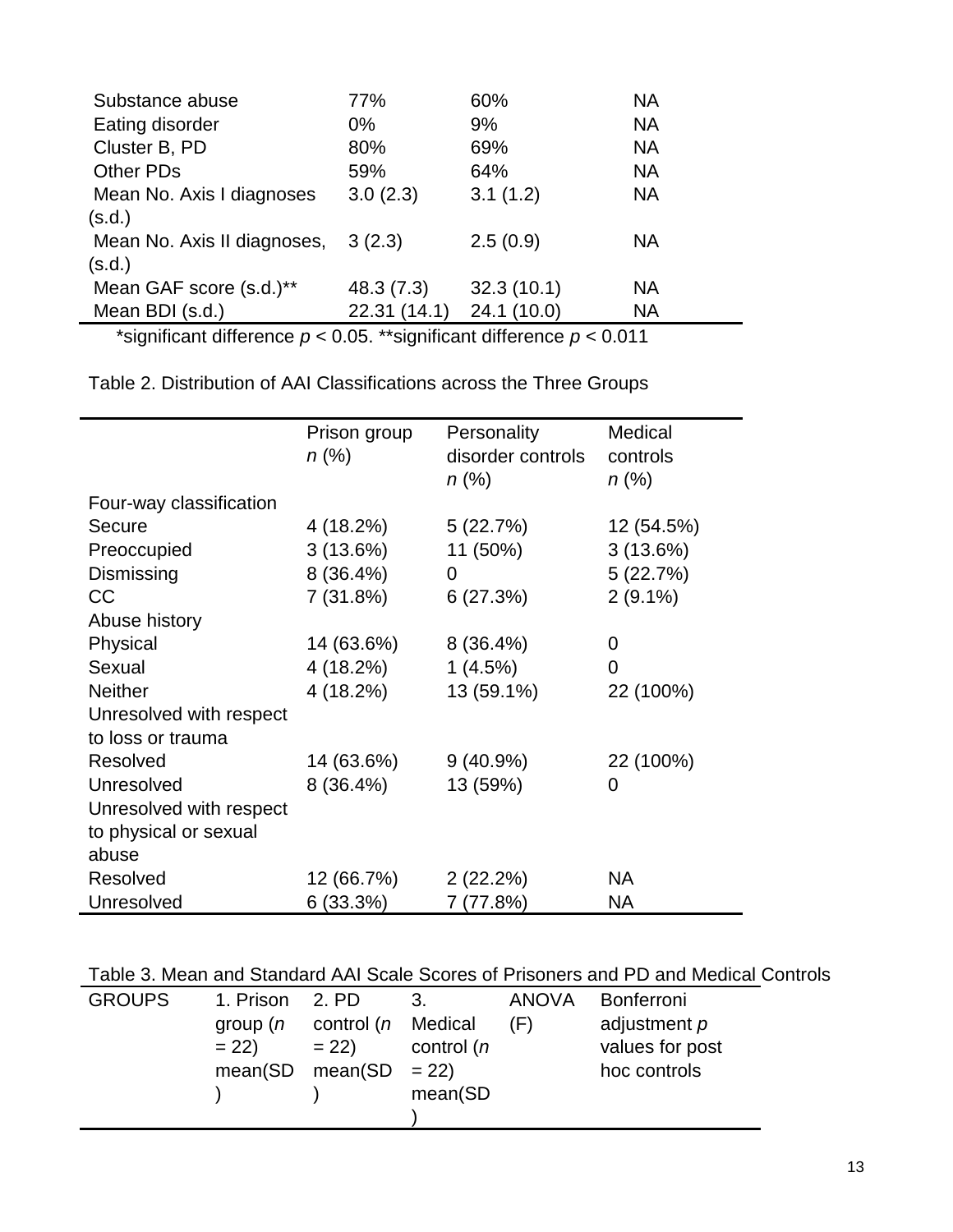|                            |           |           |           |              | Group 1<br>VS. | Group 1<br>VS. |
|----------------------------|-----------|-----------|-----------|--------------|----------------|----------------|
|                            |           |           |           |              | Group 3        | Group 2        |
| Experience<br><b>Scale</b> |           |           |           |              |                |                |
| Loving                     | 2.66(0.8) | 3.14(1.8) | 4.49(1.3) | $11.14***$   | .0001          | (NS)           |
| Rejection                  | 5.84(1.6) | 5.59(2.5) | 2.48(1.3) | 22.25 ***    | .0001          | (NS)           |
| <b>Neglect</b>             | 6.94(1.3) | 5.61(2.5) | 3.02(1.3) | 26.45 ***    | .0001          | .05            |
| Pressure                   | 1.30(0.6) | 2.30(1.4) | 2.29(0.9) | $6.74**$     | .007           | .007           |
| State of mind              |           |           |           |              |                |                |
| <b>Scale</b>               |           |           |           |              |                |                |
| Anger                      | 2.64(1.6) | 4.16(1.9) | 1.79(1.2) | 12.35 ***    | (NS)           | .007           |
| Idealisation.              | 4.15(1.9) | 2.66(1.9) | 2.65(1.0) | $5.93**$     | .01            | .01            |
| Derogation                 | 2.13(1.3) | 2.55(1.5) | 1.81(1.1) | 1.70<br>(NS) | (NS)           | (NS)           |
| Passivity                  | 4.02(2.4) | 3.23(2.0) | 2.08(1.0) | $5.77**$     | .004           | (NS)           |
| Coherence                  | 3.16(1.7) | 4.36(1.8) | 4.45(0.9) | 4.91 **      | .02            | .03            |
| Fear of loss               | 1.59(1.0) | 1.32(0.6) | 0.86(0.2) | $5.92*$      | .004           | (NS)           |
| Recall                     | 4.19(2.5) | 3.77(1.7) | 2.82(1.4) | 2.81<br>(NS) | .07            | (NS)           |
| Reflective<br>function     | 2.11(1.4) | 3.77(1.9) | 5.00(1.7) | 16.17***     | .0001          | .0005          |

\* *p* < 0.05. \*\* *p* < 0.01. \*\*\* *p* < 0.001

#### REFERENCES

- Anderson, C. A., & Bushman, B. J. (2002). Human aggression. *Annual Review of Psychology, 53*, 27–51.
- Bakermans-Kranenburg, M. J., & van IJzendoorn, M. H. (1993). A psychometric study of the Adult Attachment Interview: Reliability and discriminant validity. *Developmental Psychology, 29*, 870–879.
- Baron-Cohen, S., Wheelwright, S., Hill, J., Raste, Y., & Plumb, I. (2001). The "Reading the Mind in the Eyes" Test revised version: A study with normal adults, and adults with Asperger syndrome or high-functioning autism. *Journal of Child Psychology and Psychiatry, 42*(2), 241–251.
- Beck, A. (1993). *Beck Depression Inventory Manual*. San Antonio, TX: Psychological Corporation.
- Belsky, J. (1999). Modern evolutionary theory and patterns of attachment. In J. Cassidy & P. R. Shaver (Eds.), *Handbook of attachment: Theory, research and clinical applications* (pp. 141–161). New York: Guilford.
- Belsky, J., Rovine, M., & Taylor, D. G. (1984). The Pennsylvania Infant and Family Development Project. III: The origins of individual differences in mother–infant attachment: Maternal and infant contributions. *Child Development, 55*, 718–728.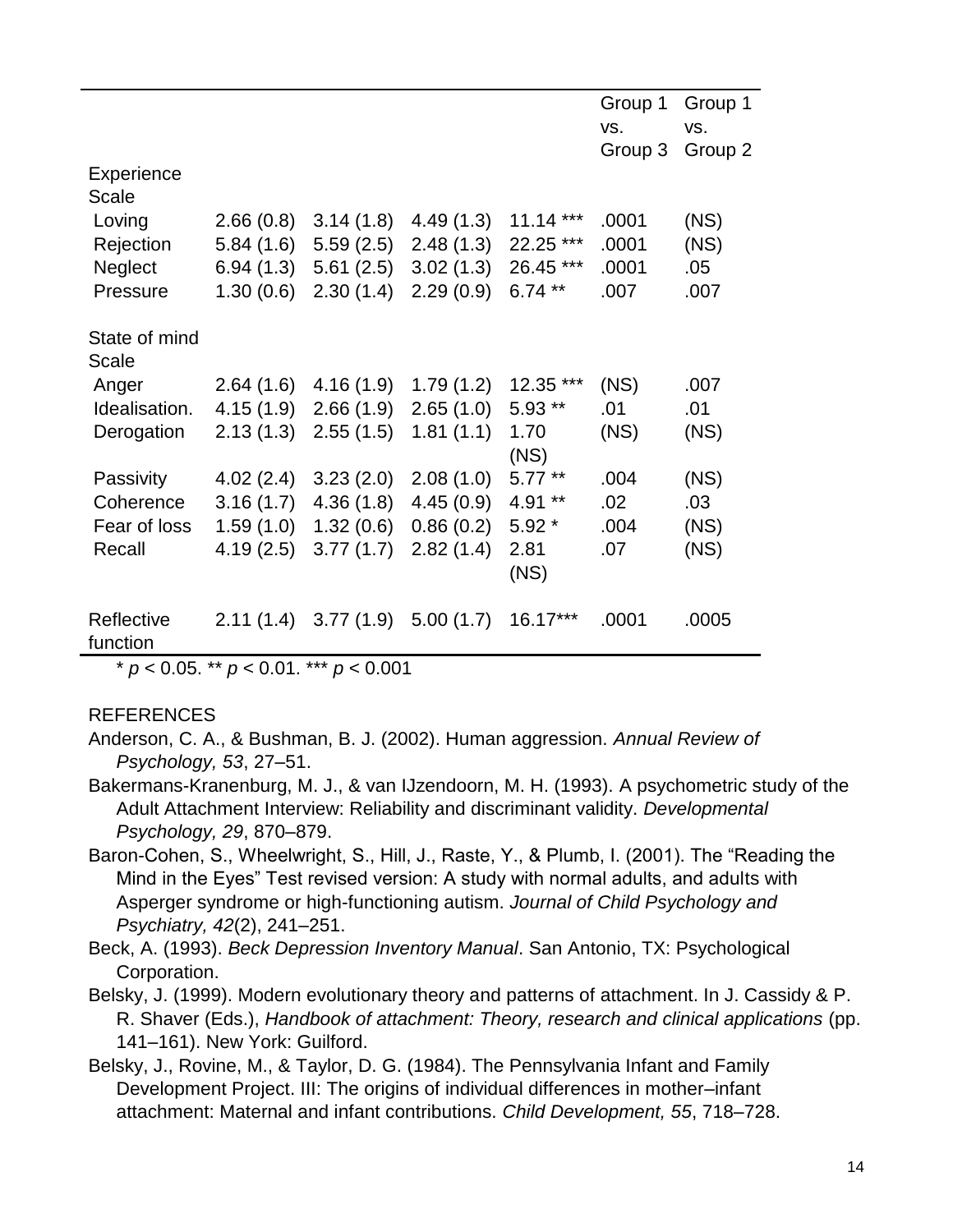- Bifulco, A., Brown, G. W., & Harris, T. O. (1994). Childhood experience of care and abuse (CECA): A retrospective interview measure. *Journal of Child Psychology and Psychiatry, 35*, 1419–1435.
- Blair, R. J. (2001). Neurocognitive models of aggression, the antisocial personality disorders, and psychopathy. *Journal Neurol Neurosurg Psychiatry,***<sup>7</sup>** *71*(6), 727–731.
- Blair, R. J., & Cipolotti, L. (2000). Impaired social response reversal: A case of "acquired sociopathy." *Brain, 123*(Pt 6), 1122–1141.
- Blair, R. J. R., Morris, J. S., Frith, C. D., Perrett, D. I., & Dolan, R. J. (1999). Dissociable neural responses to facial expression of sadness and anger. *Brain, 1222*, **8** 883–893.
- Bowlby, J. (1944). Forty-four juvenile thieves: Their characters and home life. *International Journal of Psycho-Analysis, 25*, 19–52.
- Bowlby, J. (1988). The role of attachment in personality development. In J. Bowlby (Ed.), *Parent Child<sup>9</sup> Attachment and Human Health Development*. London: Routledge.
- Broidy, L. M., Nagin, D. S., Tremblay, R. E., Bates, J. E., Brame, B., Dodge, K. A., et al. (2003). Developmental trajectories of childhood disruptive behaviors and adolescent delinquency: A six-site, cross-national study. *Developmental Psychology, 39*(2), 222–245.
- Caspi, A. (2000). The child is father of the man: Personality continuities from childhood to adulthood. *Journal of Pers Soc Psychol,<sup>10</sup> 78*(1), 158–172.
- Cote, S., Tremblay, R. E., Nagin, D., Zoccolillo, M., & Vitaro, F. (2002). The development of impulsivity, fearfulness, and helpfulness during childhood: Patterns of consistency and change in the trajectories of boys and girls. *Journal of Child Psychology and Psychiatry and Allied Disciplines, 43*(5), 609–618.
- Dozier, M., Stovall, K. C., & Albus, K. E. (1999). Attachment and psychopathology in adulthood. In J. Cassidy & P. R. Shaver (Eds.), *Handbook of attachment: Theory, research and clinical applications* (pp. 497–519). New York: Guilford.
- Farrington, D. P. (1995). The Twelfth Jack Tizard Memorial Lecture: The development of offending and antisocial behaviour from childhood; Key findings from the Cambridge study in delinquent development. *Journal of Child Psychology and Psychiatry and Allied Disciplines, 36*, 929–964.
- Farrington, D. P. (2003). Conduct disorder, aggression and delinquency. In R. M. Lerner & L. Steinberg (Eds.), *Handbook of Adolescent Psychology*. New York: Wiley.
- Farrington, D. P., Loeber, R., Yin, Y., & Anderson, S. J. (2002). Are within-individual causes of delinquency the same as between-individual causes? *Crim Behav Ment Health,<sup>11</sup> 12*(1), 53–68.
- Fonagy, P. (1997). Attachment and theory of mind: Overlapping constructs? *Association for Child Psychology and Psychiatry Occasional Papers, 14*, 31–40.
- Fonagy, P., Gergely, G., Jurist, E., & Target, M. (2002). *Affect regulation, mentalization and the development of the self*. New York: Other Press.
	- **7** Is this *Journal of Neurology, Neurosurgery, and Psychiatry*? **Yes**

**<sup>8</sup>** Should this be a smaller number? See previous entry. **Should be 122 (Pt 5)**

**<sup>9</sup>** Should this be *Parent–Child*? **Yes**

**<sup>10</sup>** Is this *Journal of the Personality and Social Psychology*? **Yes**

**<sup>11</sup>** Is this *Criminal Behaviour and Mental Health*? **Yes**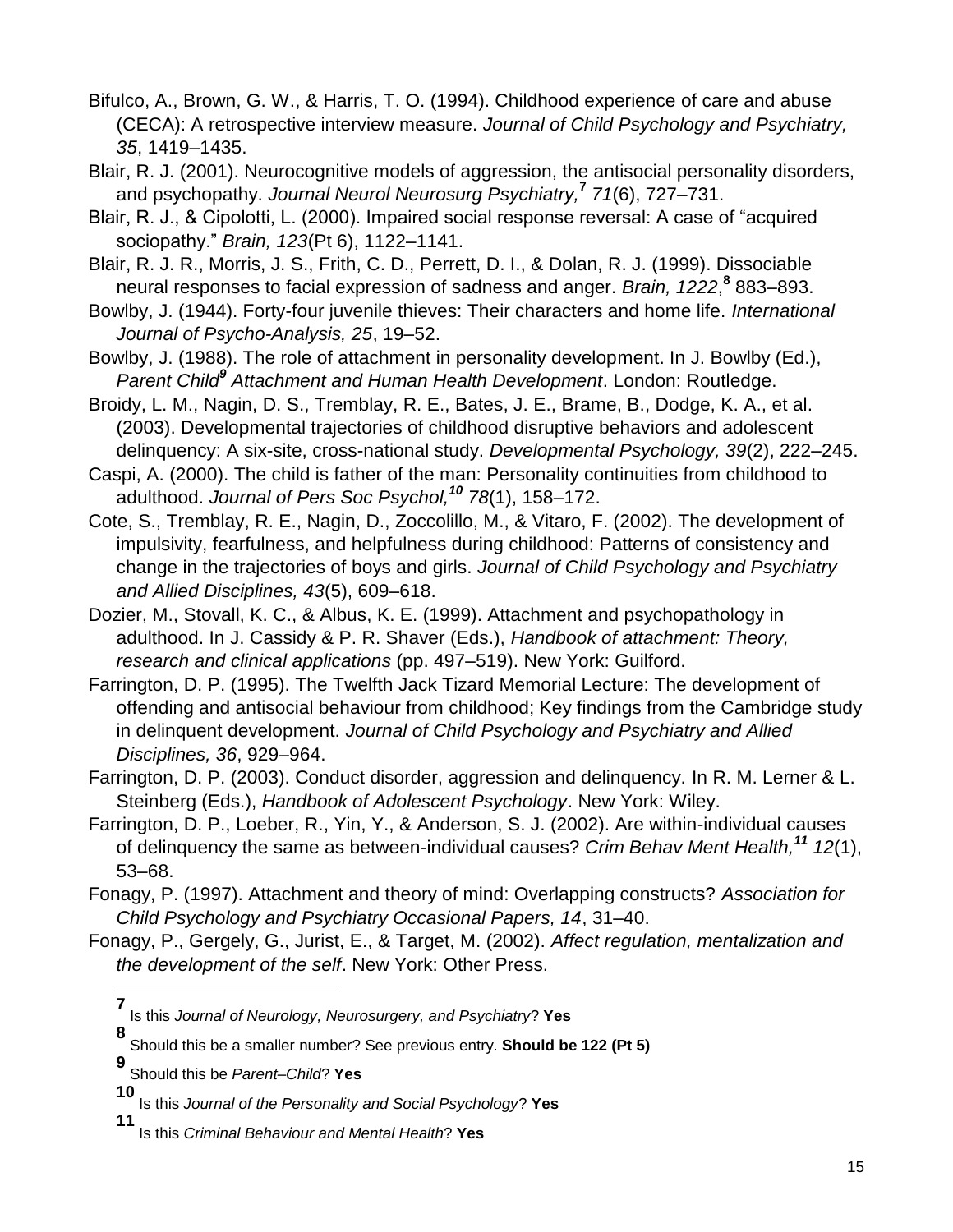- Fonagy, P., Leigh, T., Steele, M., Steele, H., Kennedy, R., Mattoon, G., et al. (1996). The relation of attachment status, psychiatric classification, and response to psychotherapy. *Journal of Consulting and Clinical Psychology, 64*, 22–31.
- Fonagy, P., Steele, M., Steele, H., & Target, M. (1997). *Reflective-functioning manual, version 4.1, for application to adult attachment interviews*. London: University College London.
- Fonagy, P., Target, M., Steele, H., & Steele, M. (1998). *Reflective-functioning manual, version 5.0, for application to adult attachment interviews*. London: University College London.
- Fonagy, P., Target, M., Steele, M., & Steele, H. (1997). The development of violence and crime as it relates to security of attachment. In J. D. Osofsky (Ed.), *Children in a violent society* (pp. 150–177). New York: Guilford.
- Fonagy, P., Target, M., Steele, M., Steele, H., Leigh, T., Levinson, A., et al. (1997). Morality, disruptive behavior, borderline personality disorder, crime, and their relationships to security of attachment. In L. Atkinson & K. J. Zucker (Eds.), *Attachment and psychopathology* (pp. 223–274). New York: Guilford.
- Freud, S. (1961). Beyond the pleasure principle. In J. Strachey (Ed.), *The standard edition of the complete psychological works of Sigmund Freud* (Vol. 18, pp. 1–64). London: Hogarth Press (Original work published 1920).
- Freud, S. (1961). Fetishism. In J.Strachey (Ed.), *The standard edition of the complete psychological works of Sigmund Freud* (Vol. 21, pp. 152–157). London: Hogarth Press (Original work published 1927).
- Freud, S. (1961). Civilization and its discontents. In J.Strachey (Ed.), *The standard edition of the complete psychological works of Sigmund Freud* (Vol. 21, pp. 57–146). London: Hogarth Press (Original work published 1930).
- Frith, C. D., & Frith, U. (1999). Interacting minds: A biological basis. *Science, 286*(5445), 1692–1695.
- Garmezy, N., & Masten, A. (1994). Chronic adversities. In M. Rutter, E. Taylor & L. Hersov (Eds.), *Child and adolescent psychiatry: Modern approaches* (pp. 191–208). Oxford: Blackwell Scientific Publications.

General Register Office. (1966). *Classification of Occupations 1966*. London: HMSO.**<sup>12</sup>**

- George, C., Kaplan, N., & Main, M. (1985). *The Adult Attachment Interview*. Unpublished manuscript.
- Goldberg, D., & Williams, P. A. (1988). *Users guide to general Health questionnaire*. London: NFER-Nelson.
- Greenberg, M. T., Speltz, M., & DeKlyen, M. (1993). The role of attachment in the early development of disruptive behavior problems. *Development and Psychopathology, 5*, 191–214.
- Harrington, R., Fudge, H., Rutter, M., Pickles, A., & Hill, J. (1991). Adult outcomes of childhood and adolescent depression: II. Links with antisocial disorders. *Journal of the American Academy of Child and Adolescent Psychiatry, 30*, 434–439.
- Hesse, E., & Main, M. (2000). Disorganized infant, child, and adult attachment: Collapse in behavioral and attentional strategies. *Journal of the American Psychoanalytic Association,*

**<sup>12</sup>** What does this initialism stand for? **Her Majesty's Stationery Office**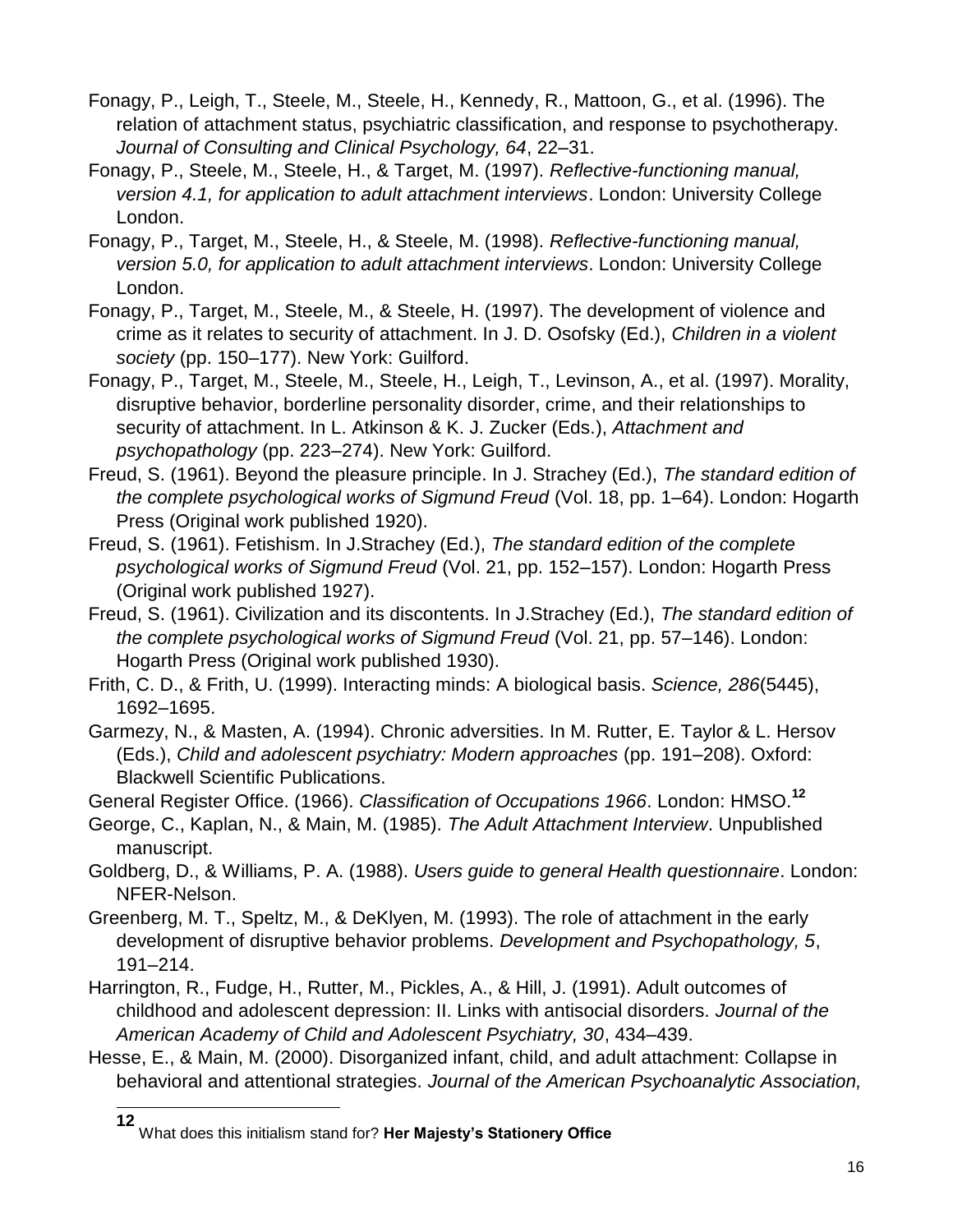*48*(4), 1097–1127.

Hirschi, T. (1969). *Causes of delinquency*. Berkeley, CA: University of California Press.

- Jaffee, S. R., Caspi, A., Moffitt, T. E., & Taylor, A. (2004). Physical maltreatment victim to antisocial child: Evidence of an environmentally mediated process. *Journal of Abnormal Psychology, 113*(1), 44–55.
- Kasen, S., Cohen, P., Skodol, A. E., Johnson, J. G., Smailes, E., & Brook, J. S. (2001). Childhood depression and adult personality disorder: Alternative pathways of continuity. *Archives of General Psychiatry, 58*(3), 231–236.
- Kernberg, O. F. (1992). *Aggression in personality disorders and perversions*. New Haven & London: Yale University Press.
- Klinteberg, B. A., Andersson, T., Magnusson, D., & Stattin, H. (1993). Hyperactive behavior in childhood as related to subsequent alcohol problems and violent offending: A longitudinal study of male subjects. *Personality and Individual Differences, 15*, 381–388.
- Lewis, D. O. (1989). Child abuse, delinquency and violent criminality. In V. Carlson & D. Cicchetti (Eds.), *Childhood maltreatment: Theory and research on the causes and consequences of child abuse and neglect* (pp. 707–721). Cambridge: Cambridge University Press.
- Lipsey, M. W., & Derzon, J. H. (1998). Predictors of violent or serious delinquency in adolescence and early adulthood: A synthesis of longitudinal research. In R. L. Loeber & D. P. Farrington (Eds.), *Serious and violent juvenile offenders: Risk factors and successful interventions* (pp. 86–105). Thousand Oaks, CA: Sage.
- Loeber, R., Burke, J. D., & Lahey, B. B. (2002). What are adolescent antecedents to antisocial personality disorder? *Crim Behav Ment Health,***<sup>13</sup>** *12*(1), 24–36.
- Loeber, R., Green, S. M., & Lahey, B. B. (2003). Risk factors for antisocial personality. In D. P. Farrington & J. W. Coid (Eds.), *Early prevention of adult antisocial behaviour* (pp. 79– 108). Cambridge: Cambridge University Press.
- Loeber, R., Stouthamer-Loeber, M., Farrington, D. P., Lahey, B. B., Keenan, K., & White, H. R. (2002). Editorial introduction: Three longitudinal studies of children's development in Pittsburgh; The Developmental Trends Study, the Pittsburgh Youth Study, and the Pittsburgh Girls Study. *Crim Behav Ment Health,***<sup>14</sup>** *12*(1), 1–23.
- Losel, F., & Bender, D. (2003). Protective factors and resilience. In D. P. Farrington & J. W. Coid (Eds.), *Early prevention of adult antisocial behaviour* (pp. 130–204). Cambridge: Cambridge University Press.
- Main, M., & Goldwyn, R. (1991). *Adult attachment classification system, version 5*. Berkeley: University of California.
- Main, M., & Goldwyn, R. (1994). *Adult attachment rating and classification system, manual in draft, version 6.0*. Unpublished manuscript.
- Main, M., & Goldwyn, R. (1998). *Adult attachment scoring and classification systems*. **15** Unpublished manuscript.
- Main, M., Kaplan, N., & Cassidy, J. (1985). Security in infancy, childhood, and adulthood: A

**<sup>13</sup>** Is this *Criminal Behaviour and Mental Health*? **Yes**

**<sup>14</sup>** Is this *Criminal Behaviour and Mental Health*?**Yes**

**<sup>15</sup>** In other versions, the word is *system.* Should this be singular as well? **Yes**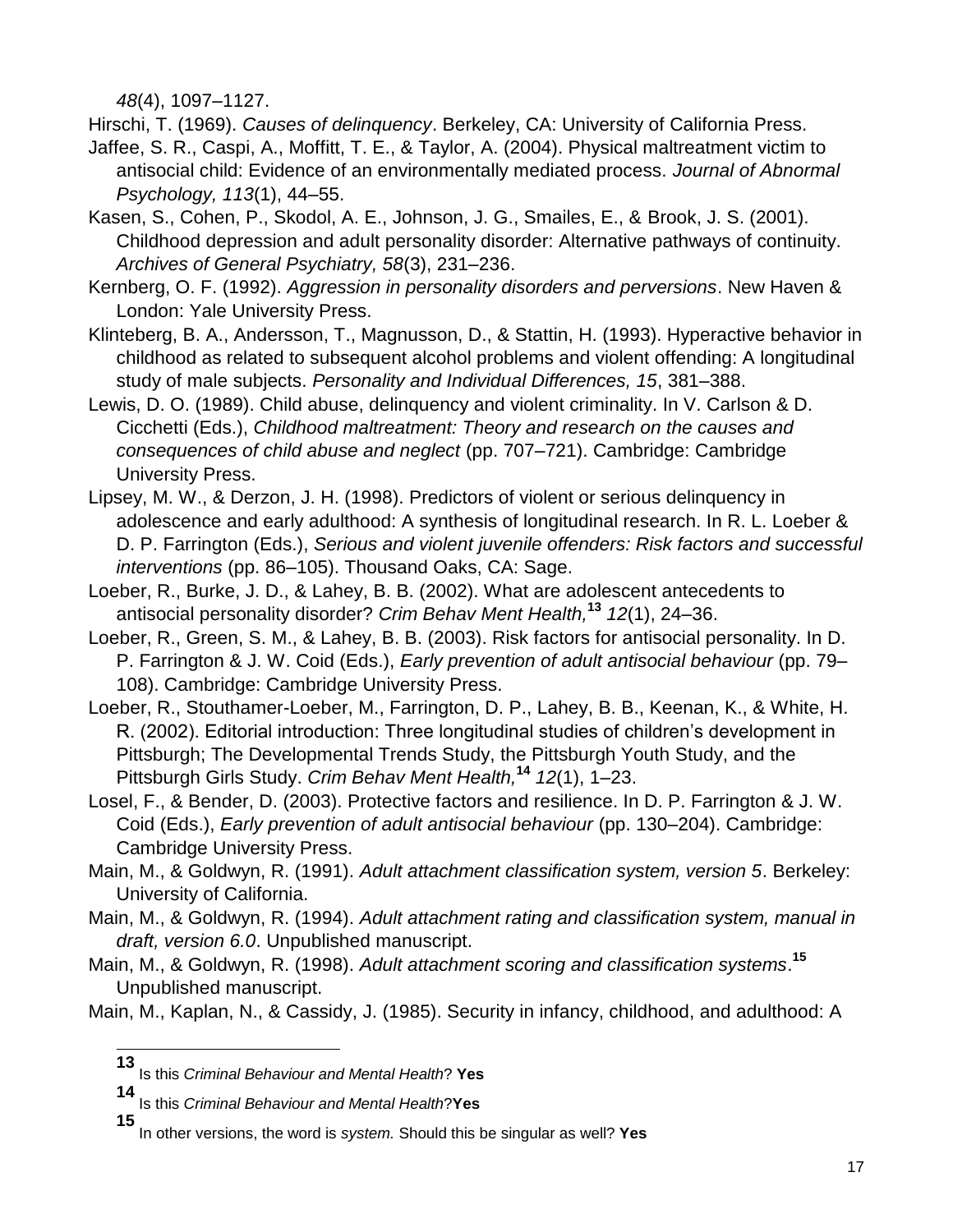move to the level of representation. *Monographs of the Society for Research in Child Development, 50*(1–2), 66–104.

Main, T. (1983). The concept of the therapeutic community: Variations and vicissitudes. In J. Johns (Ed.), *The ailment and other psychoanalytic essays*. London: Free Association Books.

Maughan, B., & Rutter, M. (2001). Harrington 5. In.**<sup>16</sup>**

- Meins, E., Ferryhough, C., Fradley, E., & Tuckey, M. (2001). Rethinking maternal sensitivity: Mothers' comments on infants**<sup>17</sup>** mental processes predict security of attachment at 12 months. *Journal of Child Psychology and Psychiatry, 42*, 637–648.
- Meloy, J. R. (2000). The nature and dynamics of sexual homicide: An integrative review. *Aggression Violent Behavior, 5*, 1–22.

Meloy, R. J. (1992). *Violent attachments*. New Jersey:**<sup>18</sup>** Jason Aronson.

- Moffitt, T. E. (1993). The neuropsychology of conduct disorder. *Development and Psychopathology, 5*, 135–151.
- Moffitt, T. E., & Caspi, A. (2003). Preventing the inter-generational continuity of antisocial behaviour: Implications of partner violence. In D. P. Farrington & J. W. Coid (Eds.), *Early prevention of adult antisocial behaviour* (pp. 109–129). Cambridge: Cambridge University Press.
- Moffitt, T. E., Caspi, A., Harrington, H., & Milne, B. J. (2002). Males on the life-coursepersistent and adolescence-limited antisocial pathways: Follow-up at age 26 years. *Dev Psychopathol***<sup>19</sup>***, 14*(1), 179–207.

Moosajee, M. (2003). Violence: A noxious cocktail of genes and the environment. *J R Soc Med,***<sup>20</sup>** *96*(5), 211–214.

Nagin, D. S., & Tremblay, R. E. (2001). Parental and early childhood predictors of persistent physical aggression in boys from kindergarten to high school. *Archives of General Psychiatry, 58*(4), 389–394.

Nelson, H. E. (1982). *The National Adult Reading Test (NART): Test manual*. Windsor: NFER-Nelson.

Patrick, M., Hobson, R. P., Castle, D., Howard, R., & Maughan, B. (1994). Personality disorder and the mental representation of early social experience. *Developmental Psychopathology, 6*, 375–388.

Rutter, M. (2000). Psychosocial influences: Critiques, findings and research needs. *Development and Psychopathology, 12*, 375–405.

Rutter, M., Giller, H., & Hagell, A. (1998). *Antisocial behaviour by young people*. Cambridge: Cambridge University Press.

Shaw, D. S., Gilliom, M., Ingoldsby, E. M., & Nagin, D. S. (2002). *Trajectories leading to* 

l

**16** This appears to be an incomplete entry. **Should be Maughan, B., & Rutter, M. (2001). Antisocial children grown up. In J. Hill & B. Maughan (Eds.),** *Conduct disorders in childhood and adolescence* **(pp. 507-552). Cambridge: Cambridge University Press.**

**17** infants'? **Yes**

**18** City? **Northvale**

**<sup>19</sup>** Is this *Developmental Psychopathology*? **Yes**

**<sup>20</sup>** Is this *Journal and Review of Social Medicine*? **Journal of the Royal Society of Medicine**